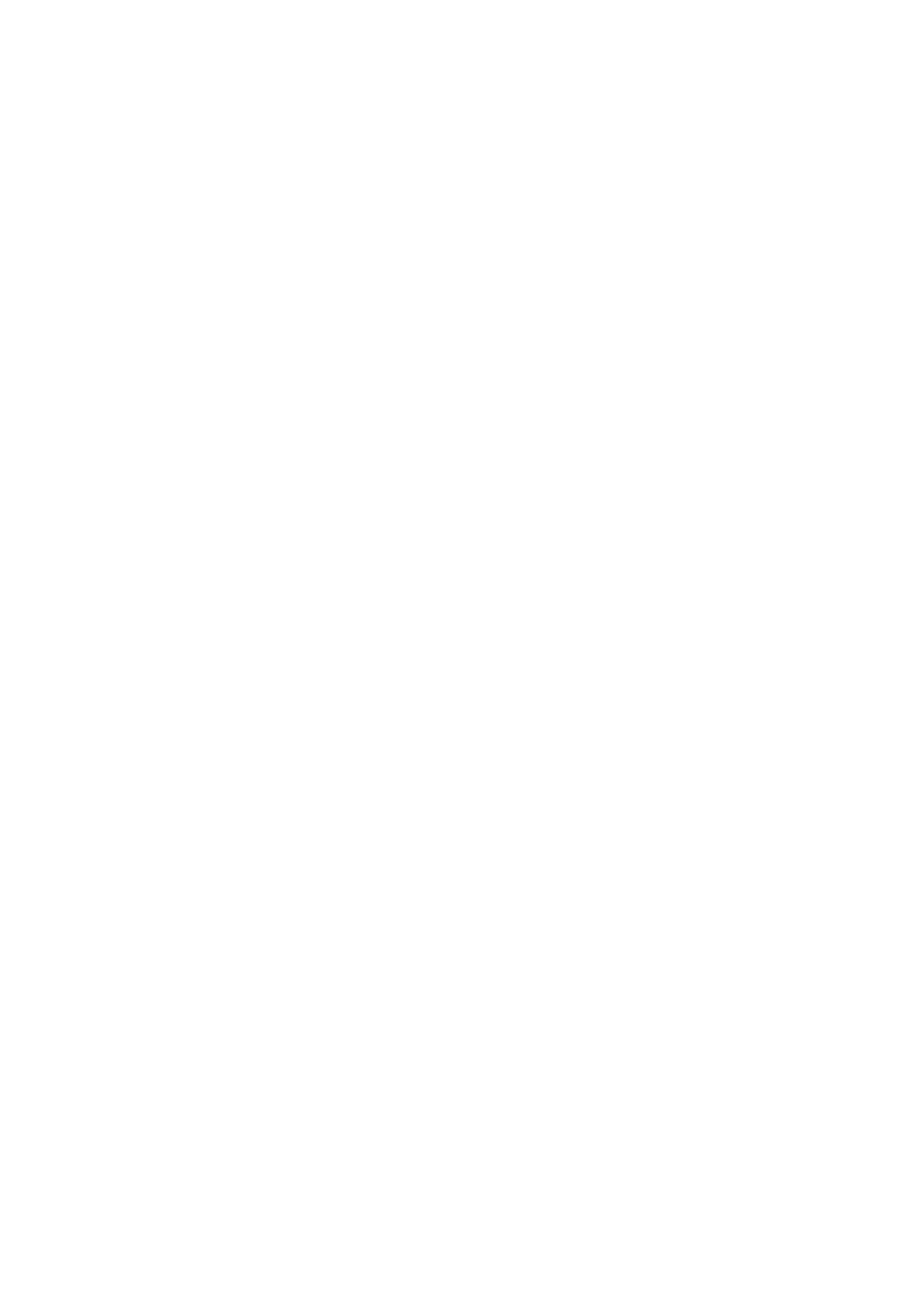#### Foreword

Following the shortages of the key medical radioisotopes, molybdenum-99  $(99M)$  and its daughter technetium-99m (99mTc), the OECD-Nuclear Energy Agency (NEA) created the High-level Group on the Security of Supply of Medical Radioisotopes (HLG-MR). Since 2009, this group has identified the reasons for the isotope shortages and developed a policy approach to address the challenges to a long-term secure supply of these important medical isotopes.

On top of the ongoing concerns related to long-term reliability, all current long-term major <sup>99</sup>Mo-producing nations have agreed to convert to using low-enriched uranium (LEU) targets for the production of  $99$ Mo. This decision was made based on important nonproliferation reasons; however, the conversion will have potential impacts on the global supply chain – both in terms of costs and available capacity.

Recognising that conversion is important and will occur, and also recognising the need to ensure a long-term secure supply of <sup>99</sup>Mo/<sup>99m</sup>Tc, the NEA, along with stakeholders, examined potential policy options that could be used by to ensure a reliable supply of  $99$ Mo and/or  $99<sup>cm</sup>$ Tc produced without highly enriched uranium (HEU), consistent with the timeframes and policies of the HLG-MR.

This discussion paper is the result of that examination. The paper is meant to present a range of ideas to start discussion on the best policy option(s). It represents a collection of the possible policy options, described briefly, with the advantages, disadvantages and potential variations for each. This discussion paper provides these policy options to enable individual countries to examine the various options in more detail, either individually or collectively. While countries may have differing views on the various options, given their own economic, regulatory, or political situation, this discussion paper attempts to provide a brief review of the options from the starting point of the HLG-MR policy approach to achieving a long-term reliable supply of <sup>99</sup>Mo/<sup>99m</sup>Tc<sup>1</sup>.

The NEA and its HLG-MR are not endorsing any of the policy options mentioned below via this discussion paper. The information provided in this discussion paper is not meant to provide a legal perspective on the implications of the different policy approaches. Any government or organisation examining these options should seek their own legal advice on the implications, especially related to international trade agreements. The use of the World Trade Organization's Agreement on Subsidies and Countervailing Measures (WTO ASCM) in this discussion paper is for illustrative purposes as to what may be considered an acceptable subsidy in the context of the HLG-MR policy approach. The interpretations within this discussion paper are not to be considered legal advice.

This discussion paper was prepared by the NEA Secretariat of the HLG-MR in consultation with HLG-MR members and <sup>99</sup>Mo/<sup>99m</sup>Tc supply chain participants. It does not necessarily represent a consensus view of the HLG-MR but is presented to enable discussions and further analysis among the members of the HLG-MR, other stakeholders and decision-makers. The individuals and organisation that contributed to the paper are not responsible for the opinions or judgements it may contain.

<sup>1.</sup> Refer to the publications, *The Supply of Medical Radioisotopes: the Path to Reliability,* (OECD-NEA, 2011) for a full description of the policy approach.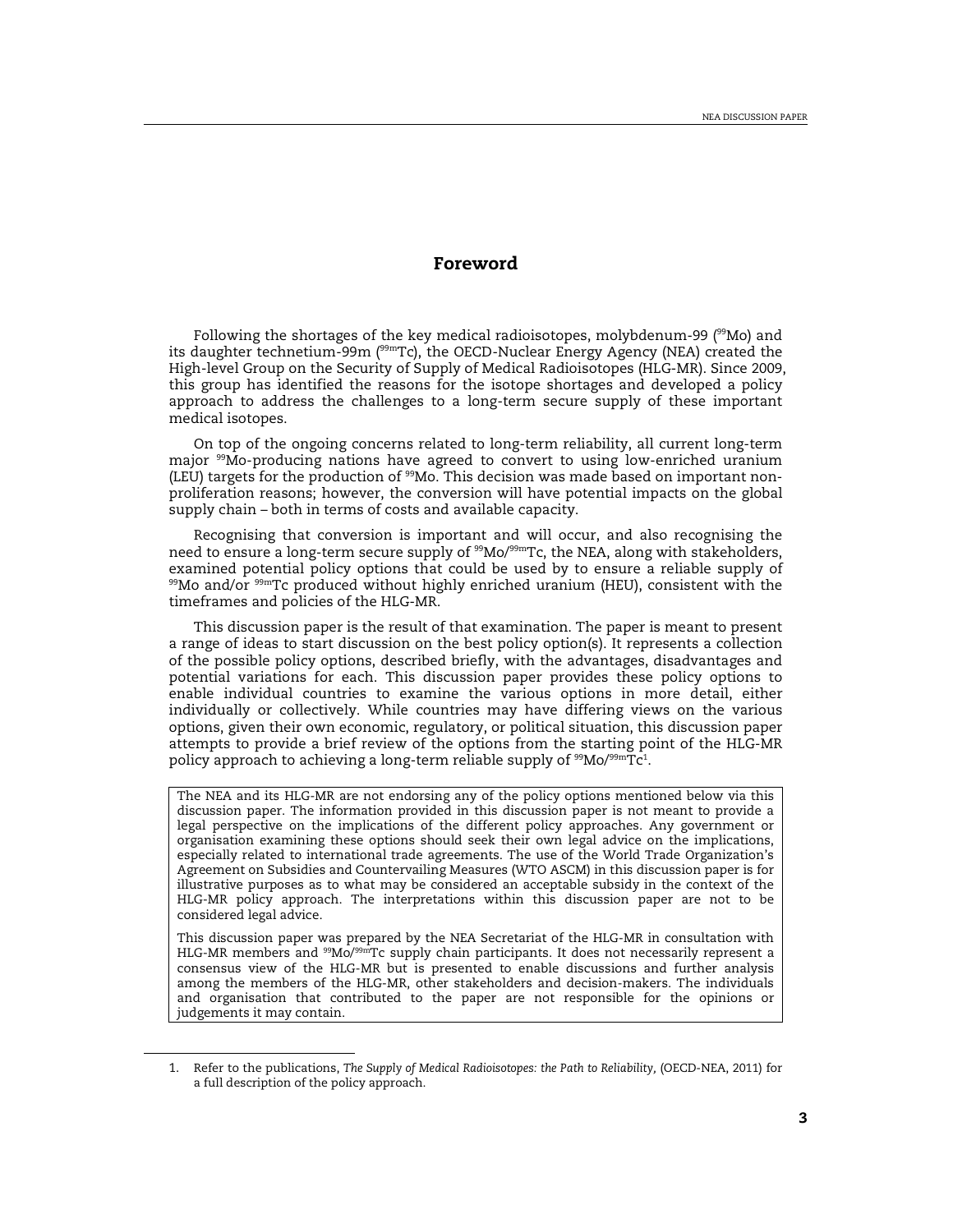NEA DISCUSSION PAPER

# Acknowledgements

This report would not have been possible without input from a significant number of supply chain participants and stakeholders, as well as non-proliferation experts. The NEA acknowledges the HLG-MR members, stakeholders and experts who provided information and vetted results. Their input was essential for the successful completion of this report.

This report was written by Chad Westmacott and Ron Cameron of the NEA Nuclear Development Division. Detailed review and comments were provided by the HLG-MR and medical radioisotope stakeholders.

# Table of contents

| Annex 1. Select passages from the World Trade Organization's Agreement on |  |
|---------------------------------------------------------------------------|--|
|                                                                           |  |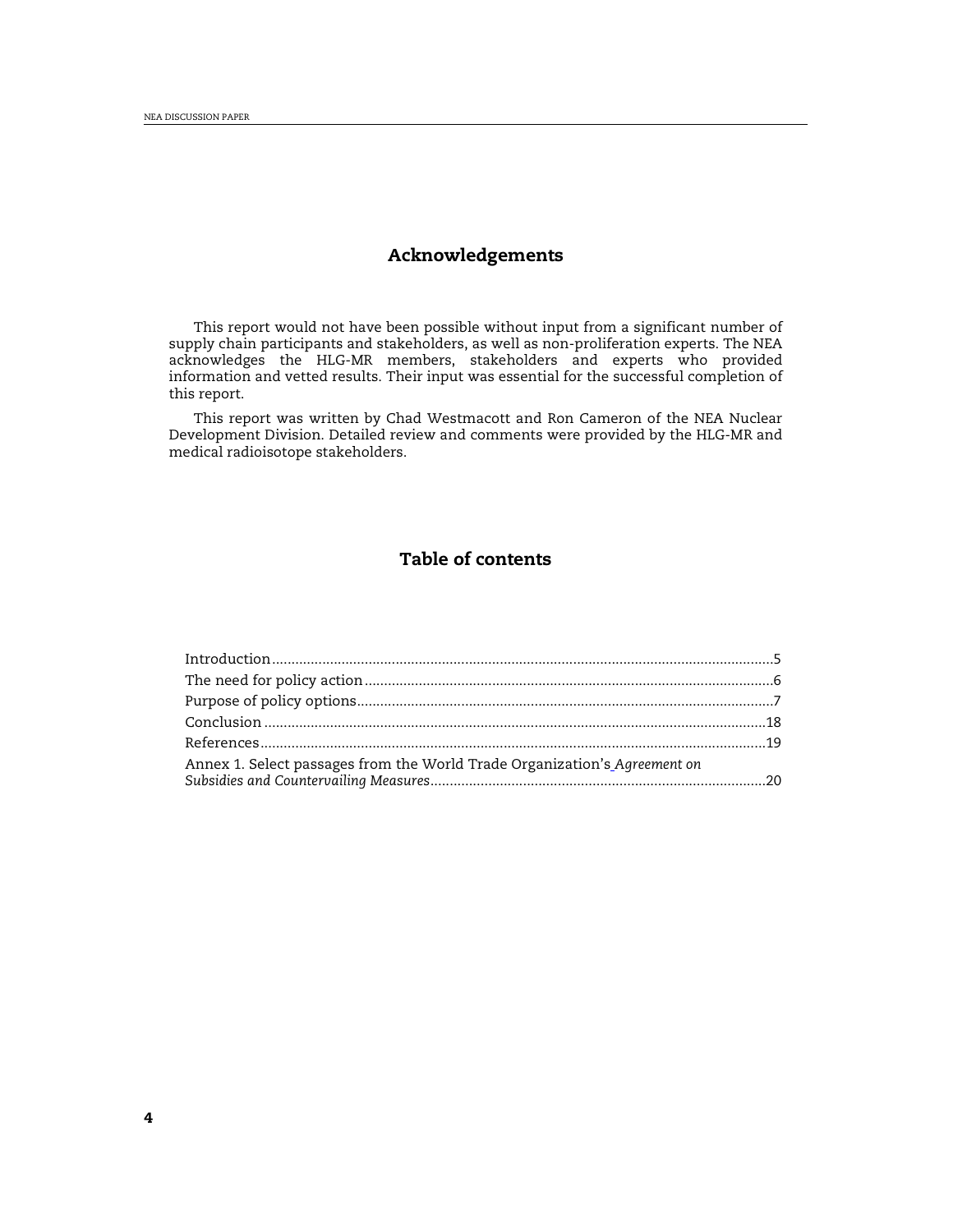# Policy options for ensuring long-term supply security of molybdenum-99 and/or technetium-99m produced without highly enriched uranium targets

# NEA discussion paper

This discussion paper is meant to present a range of ideas to start discussion on the best policy option(s) to ensure a reliable supply of molybdenum-99 ( $\frac{99 \text{Mo}}{200}$ ) and/or technetium-99m ( $\frac{99 \text{m}}{20}$ ) *produced without HEU*, consistent with the timeframes and policies of the High-level Group on the Security of Supply of Medical Radioisotopes (HLG-MR). The NEA and its HLG-MR are not endorsing any of the policy options mentioned below via this discussion paper. The information provided in this discussion paper is not meant to provide a legal perspective on the implications of the different policy approaches. Any government or organisation examining these options should seek their own legal advice on the implications, especially related to international trade agreements. The use of the World Trade Organization's Agreement on Subsidies and Countervailing Measures (WTO ASCM) in this discussion paper is for illustrative purposes as to what may be considered an acceptable subsidy in the context of the HLG-MR policy approach. The interpretations within this discussion paper are not to be considered legal advice.

This discussion paper was prepared by the NEA Secretariat of the HLG-MR in consultation with HLG-MR members and <sup>99</sup>Mo/<sup>99m</sup>Tc supply chain participants. It does not necessarily represent a consensus view of the HLG-MR but is presented to enable discussions and further analysis among the members of the HLG-MR, other stakeholders and decision-makers. The individuals and organisation that contributed to the paper are not responsible for the opinions or judgements it may contain.

#### Introduction

 $\overline{a}$ 

Following the shortages of the key medical radioisotopes, molybdenum-99  $(99M)$  and its daughter technetium-99m (99mTc), the OECD-Nuclear Energy Agency (NEA) created the High-level Group on the Security of Supply of Medical Radioisotopes (HLG-MR). Since 2009, this group has identified the reasons for the isotope shortages and developed a policy approach to address the challenges to a long-term secure supply of these important medical isotopes (OECD-NEA, 2011).

On top of the ongoing concerns related to long-term reliability, all current major longterm <sup>99</sup>Mo-producing nations have agreed to convert to using low-enriched uranium (LEU) targets for the production of  $^{99}$ Mo<sup>2</sup>. This decision was made for non-proliferation reasons; however, the conversion will have potential impacts on the global supply chain – both in terms of costs and available capacity.

<sup>2.</sup> All current producing nations (and expected new major entrants) agreed to the principle of eliminating the use of HEU in civilian applications, including in the production of <sup>99</sup>Mo through the work plan of the Washington Nuclear Security Summit (April, 2010). At the Seoul Nuclear Security Summit (April 2012), Belgium, France, the Netherlands and the United States reaffirmed their commitment to convert to LEU targets and to ensure a reliable supply of medical isotopes for patients worldwide. South Africa and Australia are already producing LEU-based <sup>99</sup>Mo for the global market. Canada has indicated that they will not be producing <sup>99</sup>Mo from its NRU reactor after 2016.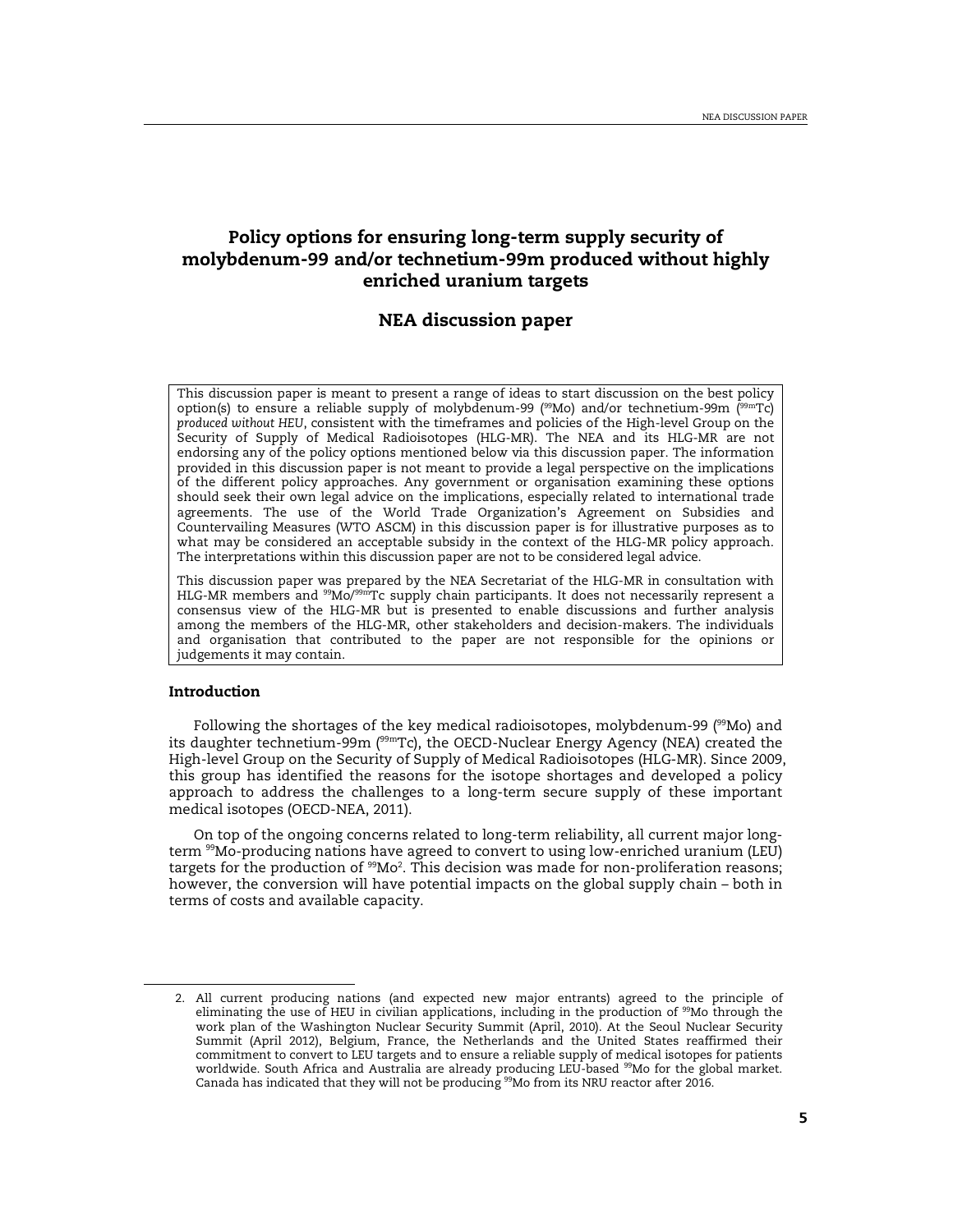In addition, it is important to realise that there may not be global access to a longterm supply of highly-enriched uranium (HEU) for <sup>99</sup>Mo/<sup>99m</sup>Tc production<sup>3</sup>. As a result, long-term security of supply of these important medical isotopes requires the move to non-HEU based production, through converting to LEU targets for <sup>99</sup>Mo production in existing (and new) producers or through the use of new technologies. This long-term secure supply is important for the millions of patients globally that rely on the isotopes for effective and non-invasive diagnostic tests for key medical ailments, such as cancer and heart disease.

Recognising that conversion is important and will occur, and also recognising the need to ensure a long-term secure supply of <sup>99</sup>Mo and/or <sup>99m</sup>Tc, the NEA and its HLG-MR is undertaking a study to quantify the expected capacity and cost impacts of LEU target conversion. The results of this study are expected later in 2012.

As part of the overall project, the study is looking at potential policy options to ensure a reliable supply of <sup>99</sup>Mo and/or <sup>99m</sup>Tc produced without highly enriched uranium (HEU), consistent with the timeframes and policies of the HLG-MR. This discussion paper discusses the need for policy and presents the policy options to achieve that reliable supply without HEU.

#### The need for policy action

Although all the current long-term global suppliers have committed to converting to LEU targets – or are already using LEU targets – there are differences in the expected timing of conversion, although most suppliers have targeted conversion by 2015. In addition, there are potential new entrants that current information indicates will enter the market using HEU targets and who have not confirmed they will convert to using LEU targets. Indications on possible timeframes for conversion for these new entrants – if it will occur – are not as aggressive as current producers. These different timeframes create a difficulty for those irradiation sources and processors currently producing non-HEU based <sup>99</sup>Mo and/or <sup>99m</sup>Tc and for those that are undertaking the target conversion process.

The study to quantify the capacity and cost impacts of LEU-target conversion demonstrates that there will be negative impacts on available capacity and production, as well as higher costs along the supply chain as a result of the conversion (OECD-NEA, 2012b)4. As a result, producers of converted LEU-based  $^{99}$ Mo will likely face a market disadvantage compared to producers of HEU-based <sup>99</sup>Mo, especially if the production of HEU-based  $^{99}\rm{Mo}$  is still subsidised by national governments<sup>5</sup>. The study demonstrates that the first movers will be further disadvantaged by the fact that the HEU-based  $99M$ o supply will be sufficient to supply the market over the next few years, meaning that a customer will be able to choose the lower priced HEU-based <sup>99</sup>Mo and fully meet their needs.

In addition, non-reactor-based irradiation sources for non-HEU-based production could also face a market disadvantage, as reactor-based irradiation sources appear to be more efficient producers based on currently available public information (OECD-NEA, 2010b). While there is currently no publicly available information from an actual global

<sup>3.</sup> For example, the American Medical Isotopes Production Act of 2011 (S.99), which has passed the US Senate and is currently in front of the US House of Representatives, includes provisions to restrict the export of HEU from the United States for the purposes of medical isotope production.

<sup>4.</sup> This report assumes that suppliers have incorporated waste management costs under either infrastructure changes for conversion or full cost recovery, when estimating the impact on their total costs from LEU conversion.

<sup>5.</sup> Refer to the publications, *The Supply of Medical Radioisotopes: the Path to Reliability,* (OECD-NEA, 2011) and *The Supply of Medical Radioisotopes: An Economic Study of the Molybdenum-99 Supply Chain,* (OECD-NEA, 2010a) for a discussion on the economic situation in the <sup>99</sup>Mo/<sup>99m</sup>Tc market.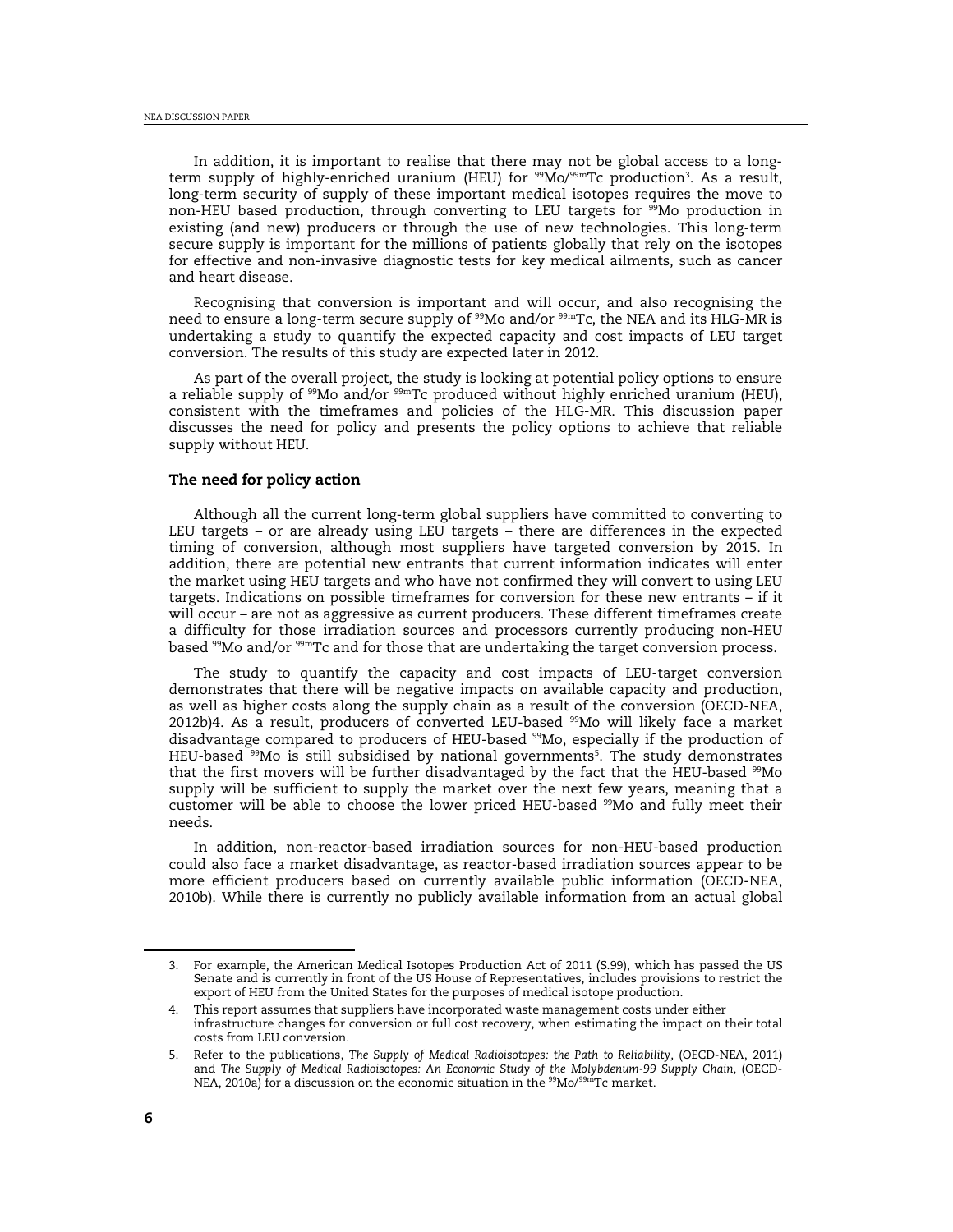supplier using non-reactor based irradiation sources, anecdotal evidence indicates that these suppliers would also face an economic disadvantage compared to HEU-based  $99$ Mo/ $99m$ Tc subsidised by national governments. This disadvantage may hinder their ability to enter the market, reducing supply reliability, and reduce the long-term options for production when HEU is no longer available or acceptable for  $\frac{99}{100}$  and/or  $\frac{99}{100}$ production.

A final – and very important – reason supporting the need for policy action is that the conversion to LEU targets resulting from the need to minimise civilian use of HEU is clearly an economic externality being imposed on the market, albeit for very good reasons. The commitment to LEU-target conversion was made by governments to ensure non-proliferation. However, the decision imposes costs on producers and users of  $99$ Mo/ $99m$ Tc, without a clear direct benefit for the producers or users. At the moment, there is no market justification for most <sup>99</sup>Mo producers to undertake conversion; end users (doctors, patients, health insurance systems) see no difference between 99mTc produced from HEU or LEU targets and therefore have no direct reason to pay more for the LEUbased product. Time is required to convert facilities, and if there is no encouragement to convert these facilities the process may not occur until it is too late to ensure global supply security.

This externality on producers and customers may hinder the uptake of converted LEU-based <sup>99</sup>Mo and/or <sup>99m</sup>Tc and more generally, non-HEU-based <sup>99</sup>Mo and/or <sup>99m</sup>Tc, again possibly affecting long-term supply security. As documented in other NEA studies (OECD-NEA, 2012a), there is a serious concern related to the long-term capacity of supply infrastructure and new irradiators and processors are required to avoid potential shortages that could occur as early as 2016. It is essential that there is sufficient irradiation and processing capacity over the medium to long term, which is not certain given the planned permanent shutdown of a number of currently producing reactors.

These issues clearly demonstrate that there is a role for governments to consider policies to encourage development and uptake of non-HEU-based  $^{99}$ Mo and/or  $^{99m}$ Tc, including through LEU target conversion at existing (and new entrant) producers and the development of new production technologies. This is necessary to ensure that there will be sufficient supply in the long term, when HEU may not be globally available for  $99Mo/99mTc$  production. In that context, there is a need for a reliable supply of LEU to ensure long-term sustainability for production technologies separating <sup>99</sup>Mo from irradiated LEU targets.

#### Purpose of policy options

The NEA was asked by its HLG-MR to examine the policy options that could be used by producing and/or consuming nations to encourage the uptake by producers and consumers of <sup>99</sup>Mo and/or 99mTc produced without HEU and respecting the need for a reliable supply of the medical isotopes. An expert working group examined the various policy options, as part of the larger LEU conversion market assessment project. The objective of the group was to determine policy options that could potentially be used to:

• Ensure a reliable supply of  $99M$ o and/or  $99m$ Tc produced without HEU, consistent with the timeframes and policies of the HLG-MR.

Broadly speaking, the policy options examined and described in this document principally have one of three roles:

- Making the option of purchasing or producing non-HEU-based  $99$ Mo and/or  $99$ mTc more attractive (an incentive).
- Making the option of purchasing or producing HEU-based  $99$ Mo and/or  $99<sup>cm</sup>$ Tc less attractive (a deterrent).
- Limiting access to HEU-based  $99$ Mo and/or  $99$ mTc (another deterrent).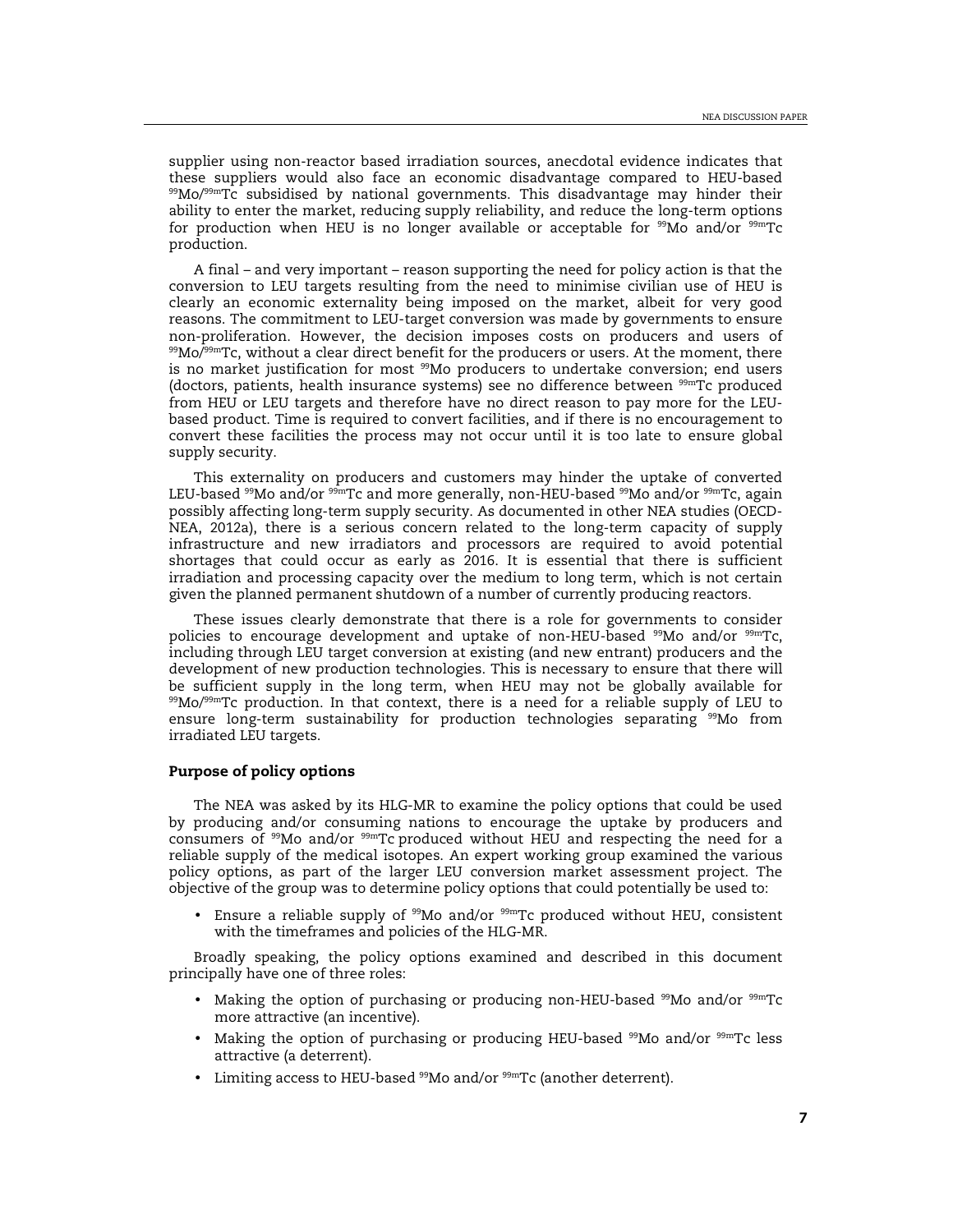Under these three roles, there are policy options that would be directed more towards changing producer behaviour and production decisions, and others that would be directed more towards changing consumer behaviour and purchasing decisions. In addition, some of the policy options should only be done individually to avoid "doubledipping"<sup>6</sup> into government support, while others could be compatible when coupled together. This paper will indicate which options have the potential to create a situation of "double-dipping" when coupled with other options.

This document represents the first stage in the process: a collection of the possible policy options, described briefly, with the advantages, disadvantages and potential variations for each. The purpose of providing these policy options is to enable individual countries to examine the various options in more detail, either individually or collectively. For example, further assessment would be required to determine the expected degree of impact from any of the suggested policy options, and the specific details of how to implement a policy option. While countries may have differing views on the various options, given their own economic, regulatory, or political situation, this discussion paper attempts to provide a brief review of the options from the starting point of the HLG-MR policy approach to achieving a long-term reliable supply of  $^{99}\text{Mo}/^{99\text{m}}$ Tc $^7$ .

One key issue examined and discussed in this discussion paper is whether the policy option is consistent with the HLG-MR principle of moving the  $99M<sub>9</sub>/99mTc$  supply chain to full-cost recovery (FCR). The HLG-MR policy approach also recommends that governments consider encouraging LEU-target conversion and the development of non-HEU-based <sup>99</sup>Mo and/or 99mTc production, respecting the notion of FCR. Within this context, the NEA examined the options in this paper against the World Trade Organization's Agreement on Subsidies and Countervailing Measures (WTO ASCM) as a guide to what could be considered an acceptable subsidy (i.e. not distorting the market and negatively affecting the industry, thus respecting the notion of FCR), and what may be considered a non-acceptable subsidy within the context of the HLG-MR policy approach. Select relevant articles of the WTO ASCM are included in Annex 1 of this report.

The following table presents the potential policy options with a brief assessment for consideration by governments interested in taking policy action to encourage a reliable supply of <sup>99</sup>Mo and/or <sup>99m</sup>Tc produced without HEU. When governments are considering the options they should be cognisant of the available capacity to produce medical isotopes using LEU targets or alternative technologies and ensure that the chosen policy recognises the time required to build up that capacity<sup>s</sup>. For example, if a government prohibits HEU-based <sup>99</sup>Mo before there is sufficient capacity, this would only create shortages.

It should be noted that the policy options described in this document are not meant to be enacted by the NEA or necessarily solely by government departments represented on the HLG-MR; some of the policies presented in the following table would be the responsibility of other departments or private players (e.g., health insurers). Further, any and all of these policy options related to production from LEU targets start from the premise that there will be sufficient LEU available to global <sup>99</sup>Mo producers.

<sup>6.</sup> Double-dipping, in the context of this paper, refers to the situation where an entity would be paid twice for the same action. For example, double-dipping may occur if a processor were to receive a payment from government to cover their LEU-target conversion costs and the <sup>99</sup>Mo/<sup>99m</sup>Tc produced from their facility were also to receive a premium payment for being sourced from a non-HEU-based sources, if the additional benefit was greater than required to create the incremental action. Incentives to create both a push and pull effect in the market may be acceptable (and not doubledipping) if both incentives were necessary to create the intended behavioural change.

<sup>7.</sup> Refer to the publication, *The Supply of Medical Radioisotopes: the Path to Reliability, (OECD-NEA, 2011) for a* full description of the policy approach.

<sup>8.</sup> Refer to the forthcoming publication, *The Supply of Medical Radioisotopes: Market Impacts of Converting to Low-Enriched Uranium Targets for Medical Isotope Production,* OECD-NEA (2012) for a description of available global non-HEU-based capacity.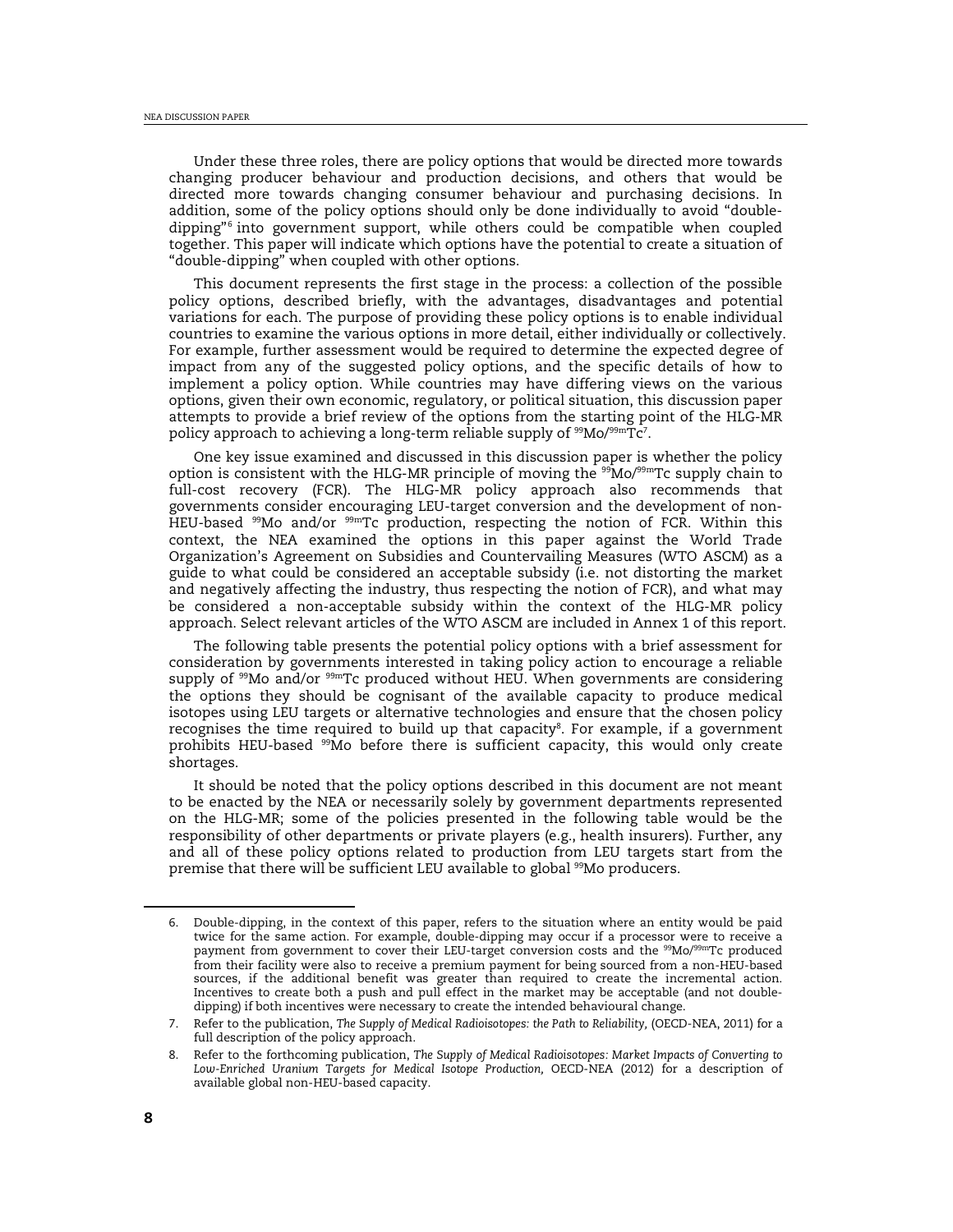# Objective: Ensure a reliable supply of <sup>99</sup>Mo and/or <sup>99m</sup>Tc produced without HEU, consistent with the timeframes and policies of the<br>HLG-MR

| <b>Description of Policy Action</b>                                                                                                                                                                                                                                                                                                                                                                                     | Advantages of policy                                                                                                                                                                                                                                                                                                                                                                                                                                                                                                                                                                                                                                                                                                                                                                                                                                                                                                                                                                     | Disadvantages or concerns of policy                                                                                                                                                                                                                                                                                                                                                                                                                                                                                                                                                                                                                                                                                                                                                                                                                                                                                                                                                                                                                                                                                             | Potential variations on policy option<br>to address concerns                                                                                                                                                                                                                                                                                                                                                                                                                                                                                                                                                                                                                                                                                                                                                                                                                                                                                                                                                                                                                                                                                                                                                                                                                                                                              |
|-------------------------------------------------------------------------------------------------------------------------------------------------------------------------------------------------------------------------------------------------------------------------------------------------------------------------------------------------------------------------------------------------------------------------|------------------------------------------------------------------------------------------------------------------------------------------------------------------------------------------------------------------------------------------------------------------------------------------------------------------------------------------------------------------------------------------------------------------------------------------------------------------------------------------------------------------------------------------------------------------------------------------------------------------------------------------------------------------------------------------------------------------------------------------------------------------------------------------------------------------------------------------------------------------------------------------------------------------------------------------------------------------------------------------|---------------------------------------------------------------------------------------------------------------------------------------------------------------------------------------------------------------------------------------------------------------------------------------------------------------------------------------------------------------------------------------------------------------------------------------------------------------------------------------------------------------------------------------------------------------------------------------------------------------------------------------------------------------------------------------------------------------------------------------------------------------------------------------------------------------------------------------------------------------------------------------------------------------------------------------------------------------------------------------------------------------------------------------------------------------------------------------------------------------------------------|-------------------------------------------------------------------------------------------------------------------------------------------------------------------------------------------------------------------------------------------------------------------------------------------------------------------------------------------------------------------------------------------------------------------------------------------------------------------------------------------------------------------------------------------------------------------------------------------------------------------------------------------------------------------------------------------------------------------------------------------------------------------------------------------------------------------------------------------------------------------------------------------------------------------------------------------------------------------------------------------------------------------------------------------------------------------------------------------------------------------------------------------------------------------------------------------------------------------------------------------------------------------------------------------------------------------------------------------|
|                                                                                                                                                                                                                                                                                                                                                                                                                         |                                                                                                                                                                                                                                                                                                                                                                                                                                                                                                                                                                                                                                                                                                                                                                                                                                                                                                                                                                                          | Policy options to make the option of purchasing or producing non-HEU-based <sup>99</sup> Mo and/or <sup>99m</sup> Tc more attractive                                                                                                                                                                                                                                                                                                                                                                                                                                                                                                                                                                                                                                                                                                                                                                                                                                                                                                                                                                                            |                                                                                                                                                                                                                                                                                                                                                                                                                                                                                                                                                                                                                                                                                                                                                                                                                                                                                                                                                                                                                                                                                                                                                                                                                                                                                                                                           |
| Premium pricing for non-HEU based<br>99mTc, based on data from NEA's LEU<br>conversion impact study<br>$\bullet$ Through<br>health<br>care<br>system<br>reimbursement rates<br>Beneficial if coupled with:<br>• A labelling system<br>Potential for concern if coupled with:<br>• Funding for non-HEU-based 99Mo and/or<br>99mTc production capacity<br>• Direct funding for capital<br>costs of<br>conversion projects | • The US Center for Medicare and Medicaid<br>Services (CMS) has already proposed an<br>incremental payment for 99mTc from non-<br>HEU sources with full-cost recovery,<br>starting in 2013 (pending final ruling in<br>November 2012)<br>• Might be possible to implement elsewhere<br>in a quick timeframe (i.e. within a year in<br>Europe)<br>• Supports the concept of full-cost recovery<br>as it is the payer that supports conversion<br>• May provide an incentive to producers to<br>convert to LEU targets or begin production<br>without HEU targets (virtuous circle) rather<br>than a penalty to HEU-based 99Mo<br>producers (vicious circle)<br>• Could be a strong signal to producers to<br>convert<br>• Supports the HLG-MR policy approach<br>recommendation<br>that<br>governments<br>consider financially addressing the price<br>differential until there is a level playing<br>field between producers (when a majority<br>of producers use non-HEU based sources) | • Could cause problems for those in transition;<br>they are incurring costs but would not have<br>access to the premium pricing<br>• Generator manufacturers tend to blend the<br>99Mo; they are not solely using HEU-based 99Mo<br>or LEU-based 99Mo if they have any HEU-based<br>99Mo in their supply chain, restricting access to<br>premium pricing unless resolved<br>• Could have an impact on health care budgets<br>and therefore could require actions to ensure<br>that insurers and governments are willing to pay<br>premium prices and have the budgets to do so<br>• Depending on the country, government<br>mandates may only affect a small segment of<br>the total health care market, thus not being<br>sufficient to ensure that all insurers pay a<br>premium price; however, spill-over effects may<br>result in non-government insurers implementing<br>similar premium pricing<br>• This initiative would require auditing, creating an<br>extra burden for the insurer, government health<br>systems and/or industry<br>• Potential for double-dipping if coupled with<br>certain other policy options | • Premium pricing could be based on a ratio<br>of non-HEU-based 99Mo to HEU-based<br>99Mo in the generator to recognise the<br>transition phase, with a sliding scale on the<br>premium based on the ratio, or a minimum<br>content could be used to have access to<br>premium pricing, increasing over time to<br>encourage the move to 100% non-HEU-<br>based <sup>99</sup> Mo content<br>• However, reducing the premium price to<br>account for this lesser content ratio due to<br>blending may result in a premium price that<br>too insignificant for the hospital<br>İS.<br>administration to account for it in their<br>reporting, thus nullifying any potential<br>benefits<br>• It should be easy to audit a minimum<br>amount content rule to support this scaled<br>approach<br>• A related (but less direct) option would be to<br>provide a purchase incentive (see pp. 139)<br>of the National Academies Report (National<br>Research Council, 2009)), funded by<br>domestic governments for a limited time<br>(aligned with the majority of processors<br>being converted); this could be provided to<br>processors or generator manufacturers<br>• Unbundling reimbursement of the isotope<br>from the radiopharmaceutical and from the<br>procedure<br>could<br>facilitate<br>the<br>implementation of premium pricing |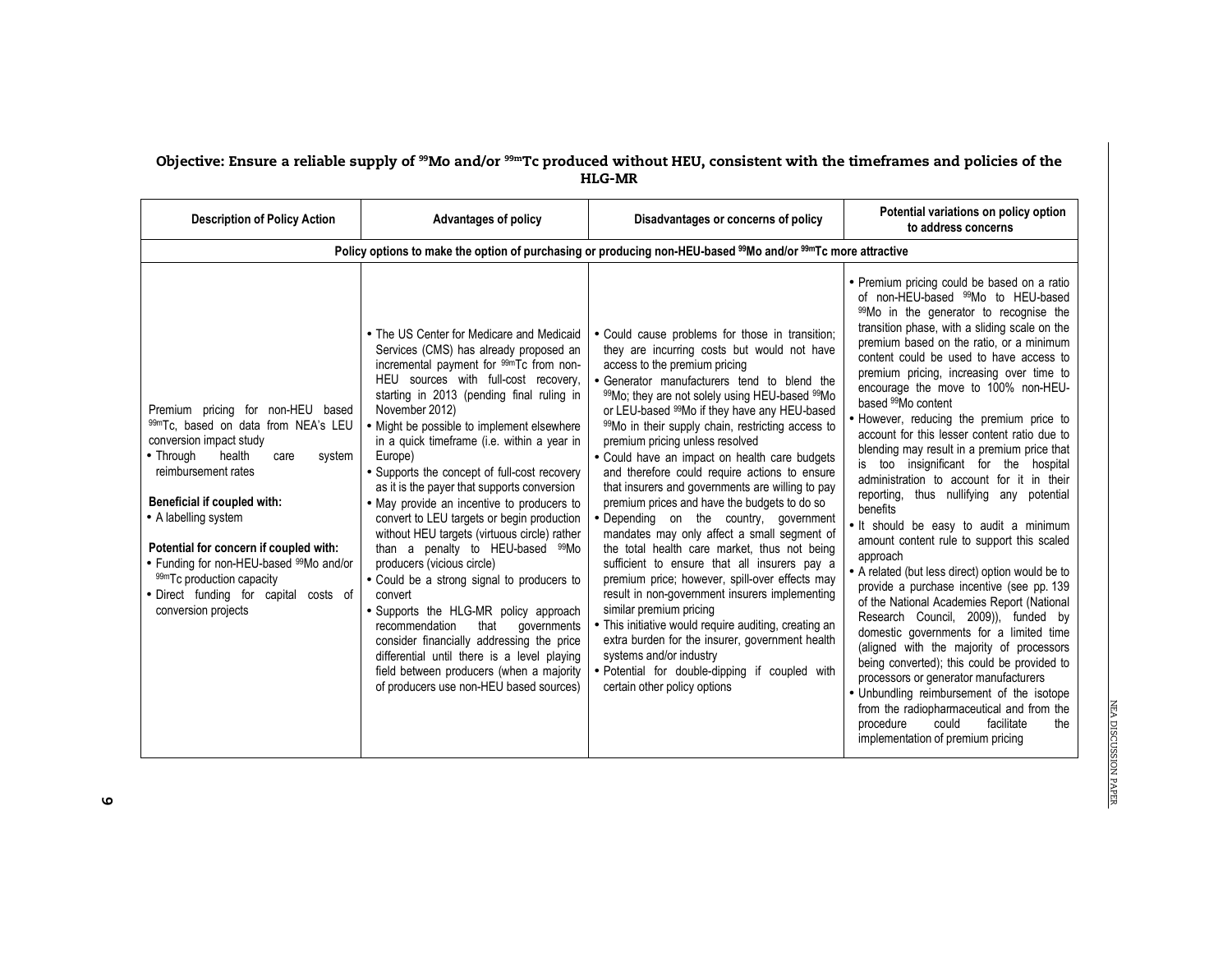| <b>Description of Policy Action</b>                                                                                                                                                                                                                                                                                                                                                                               | <b>Advantages of policy</b>                                                                                                                                                                                                                                                                                                                                                                                                                                                                                                                                                                                                                                                                                                               | Disadvantages or concerns of policy                                                                                                                                                                                                                                                                                                                                                                                                                                                                                                                                                                                                                                           | Potential variations on policy option<br>to address concerns                                                                                                                                                                                                                                                                                                                                          |
|-------------------------------------------------------------------------------------------------------------------------------------------------------------------------------------------------------------------------------------------------------------------------------------------------------------------------------------------------------------------------------------------------------------------|-------------------------------------------------------------------------------------------------------------------------------------------------------------------------------------------------------------------------------------------------------------------------------------------------------------------------------------------------------------------------------------------------------------------------------------------------------------------------------------------------------------------------------------------------------------------------------------------------------------------------------------------------------------------------------------------------------------------------------------------|-------------------------------------------------------------------------------------------------------------------------------------------------------------------------------------------------------------------------------------------------------------------------------------------------------------------------------------------------------------------------------------------------------------------------------------------------------------------------------------------------------------------------------------------------------------------------------------------------------------------------------------------------------------------------------|-------------------------------------------------------------------------------------------------------------------------------------------------------------------------------------------------------------------------------------------------------------------------------------------------------------------------------------------------------------------------------------------------------|
| Labelling for sources of non-HEU-based<br>99Mo and/or 99mTc<br>Beneficial if coupled with:<br>• Premium pricing<br>• Tax incentives for non-HEU-based<br>producers to help recover capital costs<br>· Regulations or taxes on sales of HEU-<br>based 99Mo/99mTc<br>• Preferential purchasing<br>Potential for concern if coupled with:<br>• No estimated direct impacts on/from<br>other policies                 | • Sends a message to users of the<br>implications of their purchase for reliability<br>of supply and non-proliferation<br>• Could be done quickly through a voluntary<br>system; but could be supported through a<br>longer-term move to mandatory labelling<br>• Supportive of other policies                                                                                                                                                                                                                                                                                                                                                                                                                                            | • Could cause problems for those in transition as<br>they could face an unreceptive market while they<br>are converting - affecting their business<br>revenues possibly to the point where they could<br>not continue producing 99Mo/99mTc<br>• Generator manufacturers tend to blend the 99Mo;<br>they are not using solely HEU-based 99Mo or<br>LEU-based 99Mo if they have any HEU-based<br>99Mo in their supply chain<br>• Mandatory labelling would require some authority<br>to provide and verify criteria and endorsement to<br>the labelling; it would also require international<br>consistency on the application of the criteria and<br>issuance of certification | • A company that is converting but not yet<br>completed could be labelled as " in<br>transition"<br>• Other related policies could be based on a<br>ratio of non-HEU-based <sup>99</sup> Mo to HEU-based<br>99Mo in the generator (e.g., a minimum non-<br>HEU-based <sup>99</sup> Mo content), recognising this<br>transition phase<br>• It should be easy to audit a minimum<br>amount content rule |
| expedient health regulatory<br>Ensure<br>approval for non-HEU based 99Mo and/or<br>99mTc via government mandate to health<br>requlatory agencies<br>• Once approached by a commercial<br>entity<br>Beneficial if coupled with:<br>• Any other policy as health approval is<br>prerequisite for market access<br>Potential for concern if coupled with:<br>• No estimated direct impacts on/from<br>other policies | • Would ensure a more streamlined path to<br>non-HEU-based<br>99M <sub>O</sub><br>approval for<br>producers<br>· Could reduce regulatory costs and<br>challenges for non-HEU-based<br>99M <sub>O</sub><br>producers<br>· Health regulatory approvals are a<br>minimum requirement for any of the other<br>initiatives to work - if the non-HEU-based<br>99Mo and/or 99mTc cannot be legally used<br>in a country, none of the other initiatives<br>will make a difference<br>· Such expeditious health regulatory<br>approval was provided in Canada and the<br>US during the supply shortages, providing<br>a good model for other countries to follow<br>(and for Canada and the US to continue<br>even in the post-shortage situation) | · Could be seen as circumventing appropriate<br>health regulatory oversight                                                                                                                                                                                                                                                                                                                                                                                                                                                                                                                                                                                                   | $\bullet$ Need<br>between<br>balance<br>to<br>find<br>the<br>expediency<br>regulatory<br>and<br>appropriate<br>oversight                                                                                                                                                                                                                                                                              |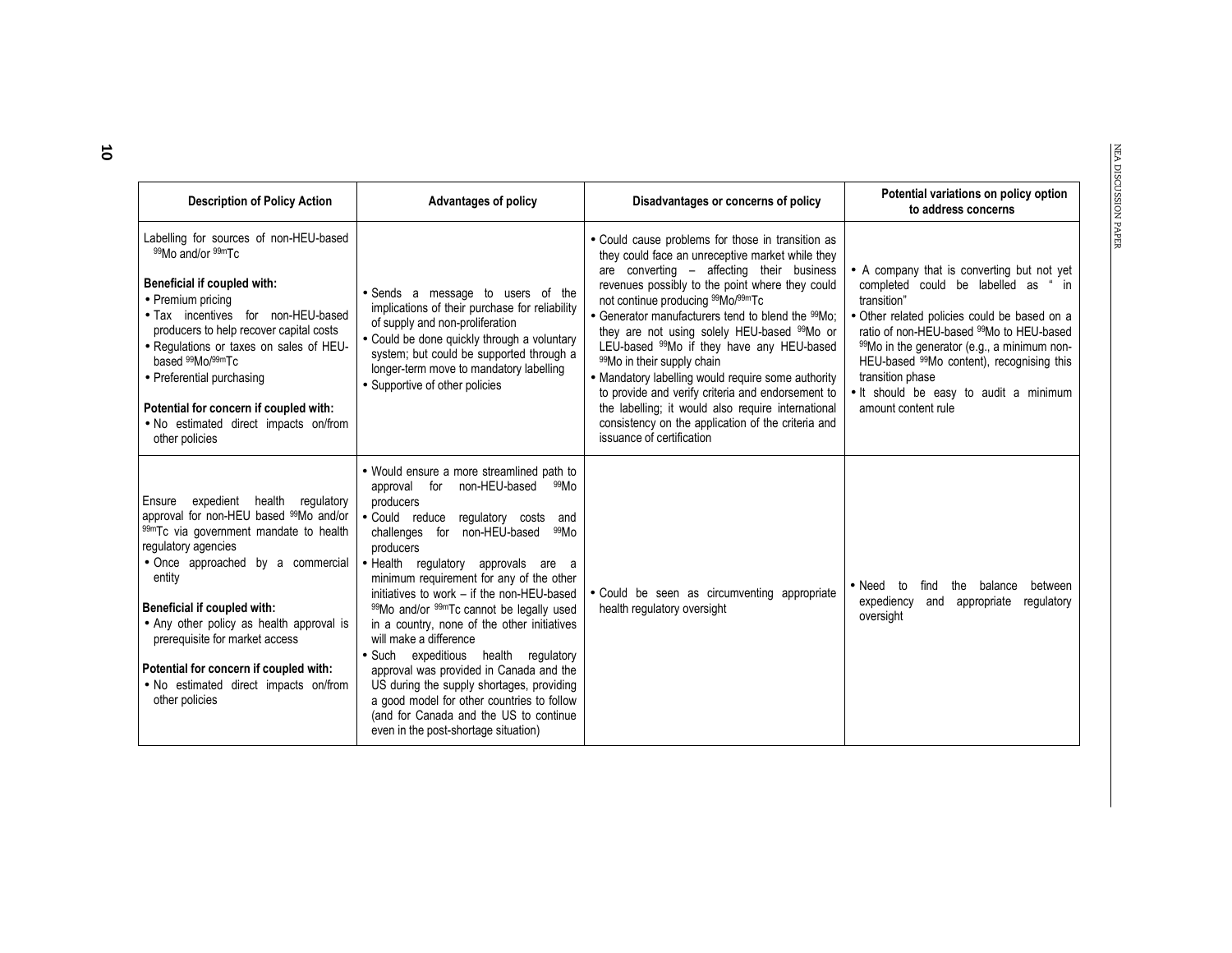| <b>Description of Policy Action</b>                                                                                                                                                                                                                                                                                                                                   | Advantages of policy                                                                                                                                                                                                                                                                                                                                                                                                                                                                                                                                                                                                                                                                                                                                                                                                                                                                                                                                                                                                                                                                                                | Disadvantages or concerns of policy                                                                                                                                                                                                                                                                                                                                                                                                                                                                           | Potential variations on policy option to<br>address concerns                                                                |
|-----------------------------------------------------------------------------------------------------------------------------------------------------------------------------------------------------------------------------------------------------------------------------------------------------------------------------------------------------------------------|---------------------------------------------------------------------------------------------------------------------------------------------------------------------------------------------------------------------------------------------------------------------------------------------------------------------------------------------------------------------------------------------------------------------------------------------------------------------------------------------------------------------------------------------------------------------------------------------------------------------------------------------------------------------------------------------------------------------------------------------------------------------------------------------------------------------------------------------------------------------------------------------------------------------------------------------------------------------------------------------------------------------------------------------------------------------------------------------------------------------|---------------------------------------------------------------------------------------------------------------------------------------------------------------------------------------------------------------------------------------------------------------------------------------------------------------------------------------------------------------------------------------------------------------------------------------------------------------------------------------------------------------|-----------------------------------------------------------------------------------------------------------------------------|
| Funding for research and development of<br>$^{99}$ Mo<br>$99m$ Tc<br>non-HEU-based<br>and/or<br>production (e.g., developing (harmonised)<br>new high-density targets)<br>Beneficial if coupled with:<br>• No estimated direct impacts on/from<br>other policies<br>Potential for concern if coupled with:<br>• No estimated direct impacts on/from<br>other policies | • R&D funding is a traditionally accepted<br>government role where it supports its<br>priorities<br>• Non-proliferation is a<br>priority<br>of<br>governments and therefore if R&D is<br>required to convert to using LEU targets.<br>or more broadly, for the production of non-<br>HEU based 99Mo and/or 99mTc, there could<br>be a role for government support, with<br>equal access to all firms, including working<br>relevant<br>international<br>through<br>organisations<br>• Efforts are currently ongoing that could<br>bring the open source R&D to a certain<br>point of development<br>• HLG-MR policy approach recommends<br>government support for R&D related to<br>LEU target conversion, if necessary<br>. High-density target may be considered<br>necessary to fully recover from the effects<br>of the conversion externality<br>• Following the example set by Article 8.2(a)<br>of the WTO ASCM (see Annex 1),<br>government support for R&D (respecting<br>certain limits) is considered to be non-<br>market distorting and acceptable within the<br>context of the HLG-MR policy approach | • Target development is seen as a competitive<br>advantage for the commercial companies in the<br>supply chain and therefore international co-<br>operation could be difficult<br>· Conversion to densified LEU targets is<br>non-proliferation<br>for<br>reasons.<br>necessary<br>Conversion to new high-density targets is a<br>business decision and therefore government<br>funding beyond generally accepted open-source<br>R&D may not be appropriate, except for<br>generally accepted open-source R&D | • Governments should ensure that funding is<br>truly for R&D and does not become ongoing<br>production or capital subsidies |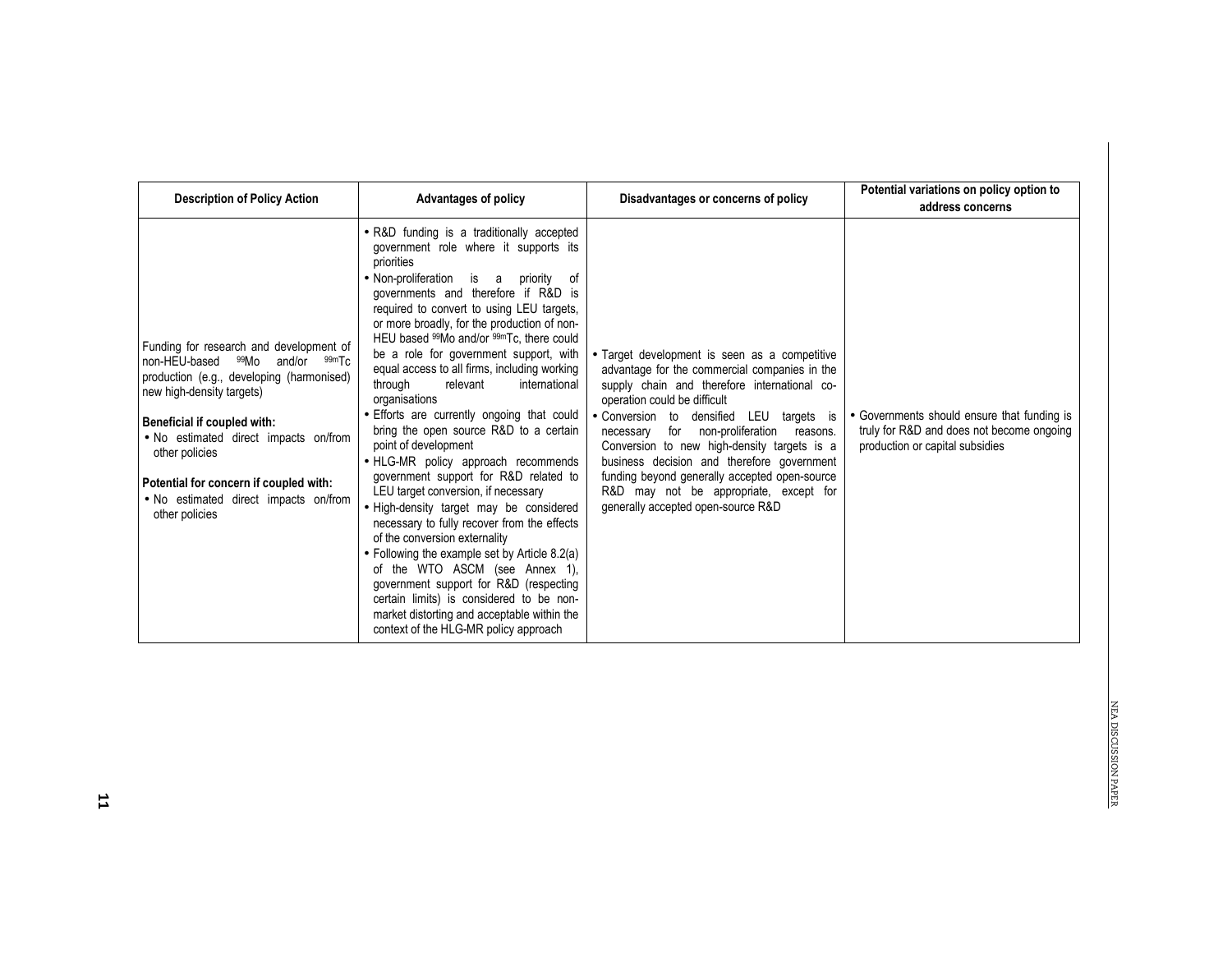| <b>Description of Policy Action</b>                                                                                                                                                                                                                                                                                                                                                                                                                                                                                                                                                                                                                                                                                                                | <b>Advantages of policy</b>                                                                                                                                                                                                                                                                                                                                                                                                                                                                                                                                                                                                                                                                                                                                                                                                                                                                                                                                                                                                                                                                                                                                                                                                                                                                                                               | Disadvantages or concerns of policy                                                                                                                                                                                                                                                                                                                                                                                                                                                                                                                                                                                                                                                                                                                                                                                                                                                                                                                                                                                                                                                                                                                                                                                                                                                                                                                                                                                                                                                                                                                                                                                                                                 | Potential variations on policy option<br>to address concerns                                                                                                                                                                                                                                                                                                                                                                                                                                                                                                                                                                                                                                                                                      |
|----------------------------------------------------------------------------------------------------------------------------------------------------------------------------------------------------------------------------------------------------------------------------------------------------------------------------------------------------------------------------------------------------------------------------------------------------------------------------------------------------------------------------------------------------------------------------------------------------------------------------------------------------------------------------------------------------------------------------------------------------|-------------------------------------------------------------------------------------------------------------------------------------------------------------------------------------------------------------------------------------------------------------------------------------------------------------------------------------------------------------------------------------------------------------------------------------------------------------------------------------------------------------------------------------------------------------------------------------------------------------------------------------------------------------------------------------------------------------------------------------------------------------------------------------------------------------------------------------------------------------------------------------------------------------------------------------------------------------------------------------------------------------------------------------------------------------------------------------------------------------------------------------------------------------------------------------------------------------------------------------------------------------------------------------------------------------------------------------------|---------------------------------------------------------------------------------------------------------------------------------------------------------------------------------------------------------------------------------------------------------------------------------------------------------------------------------------------------------------------------------------------------------------------------------------------------------------------------------------------------------------------------------------------------------------------------------------------------------------------------------------------------------------------------------------------------------------------------------------------------------------------------------------------------------------------------------------------------------------------------------------------------------------------------------------------------------------------------------------------------------------------------------------------------------------------------------------------------------------------------------------------------------------------------------------------------------------------------------------------------------------------------------------------------------------------------------------------------------------------------------------------------------------------------------------------------------------------------------------------------------------------------------------------------------------------------------------------------------------------------------------------------------------------|---------------------------------------------------------------------------------------------------------------------------------------------------------------------------------------------------------------------------------------------------------------------------------------------------------------------------------------------------------------------------------------------------------------------------------------------------------------------------------------------------------------------------------------------------------------------------------------------------------------------------------------------------------------------------------------------------------------------------------------------------|
| Funding for non-HEU-based 99Mo and/or<br>99mTc production capacity:<br>· Financial support by governments for<br>new non-HEU-based 99Mo and/or 99mTc<br>production capacity (not operating costs),<br>including relevant components of<br>research reactors or non-reactor based<br>infrastructure and/or processing facilities<br>· Increase government investments in<br>capital for developing domestic non-<br>HEU-based <sup>99</sup> Mo<br>producers<br>(not<br>operating costs)<br>Beneficial if coupled with:<br>• Other policy actions as long as it does<br>not result in double dipping<br>Potential for concern if coupled with:<br>• Premium pricing<br>• Tax incentives for non-HEU-based<br>producers to help recover capital costs | 99M <sub>O</sub><br>• Supports new non-HEU-based<br>production capacity that may not be able to<br>proceed in today's current economic<br>situation, which is still not based on full-<br>cost recovery<br>• Recognises that support for R&D may not<br>be sufficient<br>· Supports short-term supply<br>as it<br>encourages new infrastructure through<br>direct funding, recognising that new<br>infrastructure is required in the next few<br>years to address the exit from the supply<br>chain of some current irradiators<br>• An argument can be made for funding<br>99Mo related capital costs to accelerate<br>new projects where such funding would<br>not cause market distortions; for example,<br>where the share of funding should not<br>significantly affect the final full-cost<br>recovery price; this appears to be<br>supported under the original WTO ASCM<br>article 8.2, related to assistance for pre-<br>competitive development activity<br>• May encourage a diversity of technologies<br>to enter the market, leading to a more<br>adaptable and reliable supply in the long<br>term<br>• The HLG-MR policy approach recognised<br>that government financial support with<br>appropriate returns could be necessary to<br>facilitate infrastructure investments given<br>the size of the required investments | · Following the logic of the WTO ASCM, such<br>funding may be market distorting if it causes<br>serious prejudice by: providing a total ad<br>valorem subsidisation of a product exceeding<br>5% for existing producers (for more information<br>see article 6.1(a) and Annex IV of the WTO<br>ASCM in Annex 1 of this paper); or providing<br>funding to a start-up where the overall rate of<br>subsidisation exceeds 15% of the total funds<br>invested (for more information see Annex IV<br>provided in Annex 1 of this paper)<br>. If one global producing country does not<br>implement full-cost recovery (by providing a<br>significant share of new infrastructure funding).<br>those remaining producers that do not have<br>government financial support (most of the<br>current and future major producing countries)<br>may suffer from insufficient funds for<br>infrastructure reinvestment and<br>long-term<br>security of supply could be threatened<br>• May encourage non-commercial technologies to<br>enter the market, that may lead to the long-term<br>consequence of project failure or ongoing<br>government funding for the additional<br>infrastructure to ensure long-term security of<br>supply; recently, this government funding has<br>not been available for some of the current<br>irradiation fleet<br>• The HLG-MR policy approach stressed that the<br>appropriate place for government funding of<br>these important medical isotopes should be<br>through the health care system as the desired<br>product is effective diagnostic tests<br>• Potential for double-dipping if coupled with<br>certain other policy options | • Some options (among others) that could<br>potentially facilitate upfront investments with<br>appropriate returns are:<br>• Government-backed loans<br>Government funding of deferred loans<br>Government purchases of equity<br>positions in the project<br>However, these measures would have to be<br>examined further to ensure that they do not<br>confer a "benefit", as described in the WTO<br>ASCM (refer also to the WTO overview of<br>the ASCM at:<br>www.wto.org/english/tratop_e/scm_e/subs_<br>e.htm)<br>• A government should be careful if they are<br>implementing both differential pricing and<br>significant funding for investments in capital<br>to ensure that they are not creating the<br>potential for double dipping |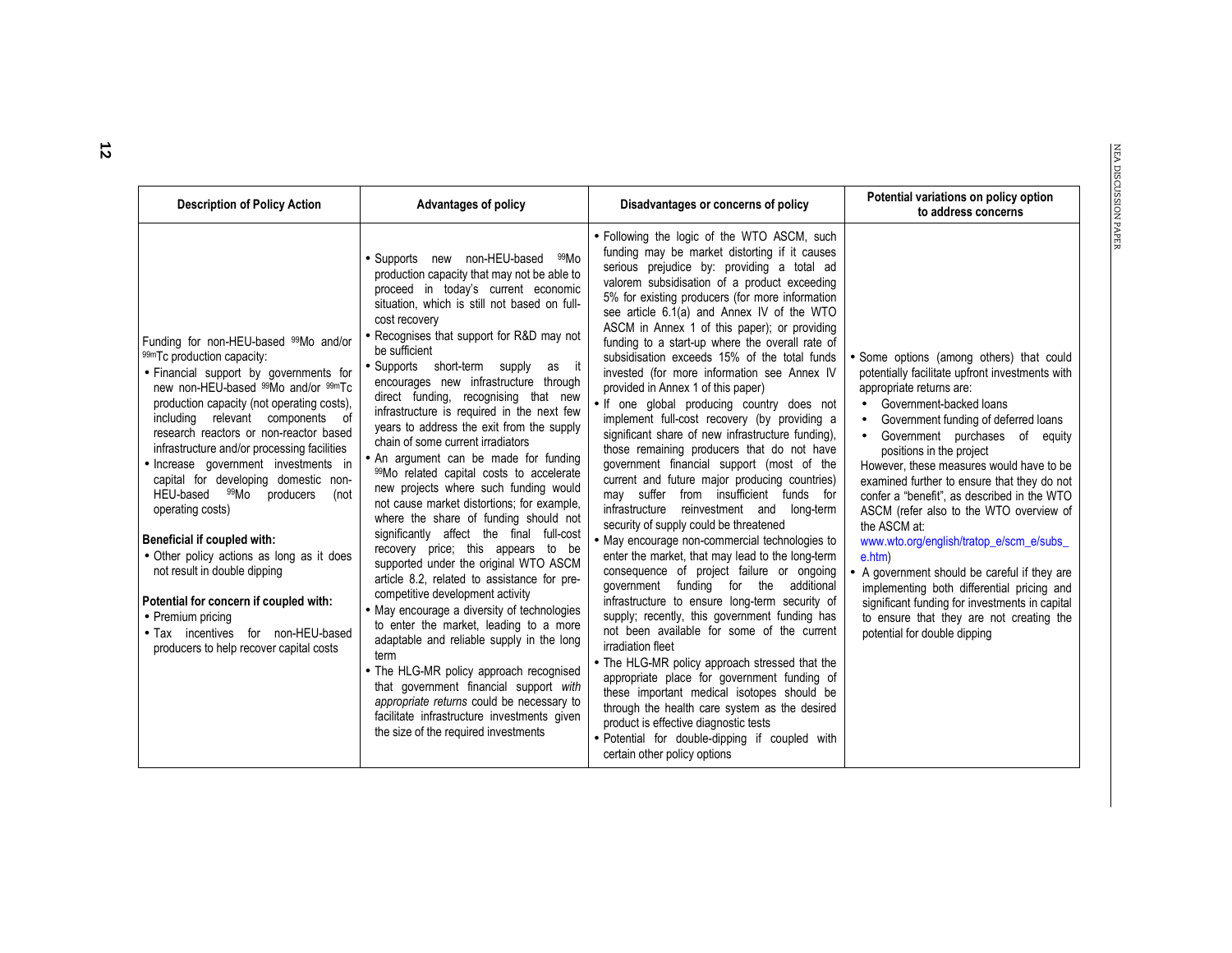| <b>Description of Policy Action</b>                                                                                                                                                                                                                                                                                                                                                                              | Advantages of policy                                                                                                                                                                                                                                                                                                                                                                                                                                                                                                                                                                                                                                                                                                                                                                                                                                                                                                                                                                                                                                                                         | Disadvantages or concerns of policy                                                                                                                                                                                                                                                                                                                                                                                                                                                                                                                                                                                                         | Potential variations on policy option<br>to address concerns                                                                                                                                                                                                                                         |
|------------------------------------------------------------------------------------------------------------------------------------------------------------------------------------------------------------------------------------------------------------------------------------------------------------------------------------------------------------------------------------------------------------------|----------------------------------------------------------------------------------------------------------------------------------------------------------------------------------------------------------------------------------------------------------------------------------------------------------------------------------------------------------------------------------------------------------------------------------------------------------------------------------------------------------------------------------------------------------------------------------------------------------------------------------------------------------------------------------------------------------------------------------------------------------------------------------------------------------------------------------------------------------------------------------------------------------------------------------------------------------------------------------------------------------------------------------------------------------------------------------------------|---------------------------------------------------------------------------------------------------------------------------------------------------------------------------------------------------------------------------------------------------------------------------------------------------------------------------------------------------------------------------------------------------------------------------------------------------------------------------------------------------------------------------------------------------------------------------------------------------------------------------------------------|------------------------------------------------------------------------------------------------------------------------------------------------------------------------------------------------------------------------------------------------------------------------------------------------------|
| Direct funding for<br>capital<br>costs of<br>conversion projects<br>Beneficial if coupled with:<br>• No estimated direct impacts on/from<br>other policies<br>Potential for concern if coupled with:<br>• Premium pricing (for $99$ Mo and/or $99$ <sup>m</sup> Tc<br>from converted projects, but not from<br>new projects)<br>for non-HEU-based<br>• Tax incentives<br>producers to help recover capital costs | • LEU conversion is a clear externality to the<br>market: there is no difference to the patient<br>between LEU-based and HEU-based 99Mo<br>and/or 99mTc<br>• Direct funding would recognise this<br>externality and support conversion efforts<br>• Supports the HLG-MR policy approach<br>that recognises that there could be a role<br>for governments to support general capital<br>costs for conversion projects, with<br>appropriate returns<br>• Direct funding for capital costs of<br>conversion projects could be considered<br>an acceptable subsidy within the context of<br>the HLG-MR policy approach, following the<br>logic of the WTO ASCM, with the original<br>Section 8. Identification of Non-Actionable<br>Subsidies. Part (c), where assistance is<br>deemed acceptable when it is to promote<br>adaptation of existing facilities to new<br>environmental requirements that result in<br>greater constraints and financial burden on<br>firms, provided that it is a one-time non-<br>recurring measure and limited to 20 per<br>cent of the cost of adaptation, etc. | • Such an initiative could result in general capital<br>costs being supported, rather than capital costs<br>for LEU-target conversion (e.g., new hot cells<br>that are not required for conversion) as the<br>distinction may not always be clear; if this were<br>to occur, the initiative could be in conflict with the<br>HLG-MR policy principle of FCR<br>• If all governments do not provide equivalent<br>funding for conversion projects, there could be<br>market distorting effects by some global<br>suppliers receiving greater funding than others<br>• Potential for double-dipping if coupled with other<br>certain policies | • Governments should ensure that funding<br>would not become ongoing production or<br>capital subsidies<br>• Market-based policy approaches (such as<br>preferential pricing policies) would avoid the<br>confusion between capital funding and<br>would focus support at the health system<br>level |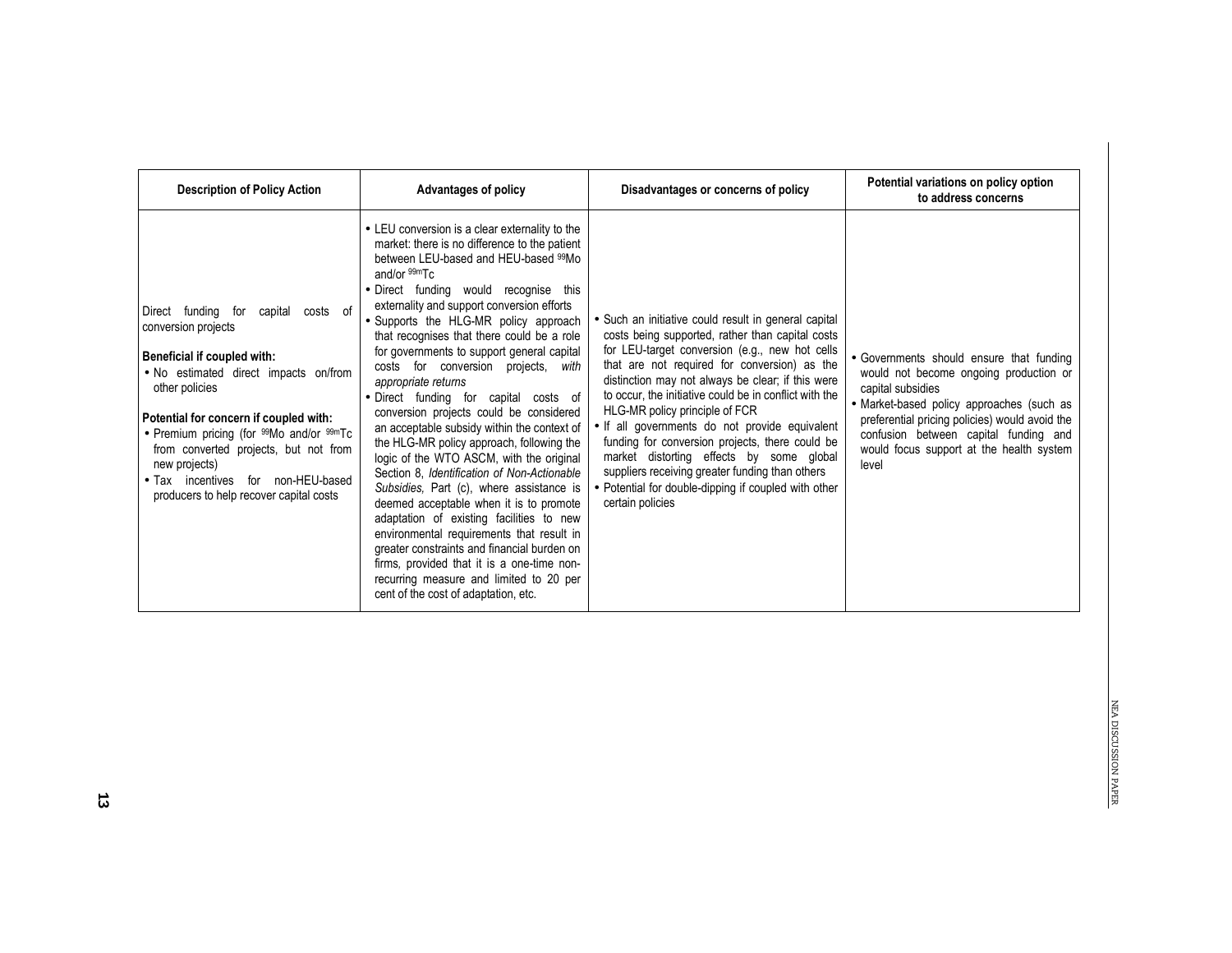| <b>Description of Policy Action</b>                                                                                                                                                                                                                                                                                                                            | <b>Advantages of policy</b>                                                                                     | Disadvantages or concerns of policy                                                                                                                                                                                                                                                                                                                                                                                                                                                                                                                                                                                                                                                                                                                                                                                                                                                                                                                                                                                                                                                                                                                                                                                                                                                                         | Potential variations on policy option<br>to address concerns                                                                                                                                                                                                                                                                                                                                                                                                                        |
|----------------------------------------------------------------------------------------------------------------------------------------------------------------------------------------------------------------------------------------------------------------------------------------------------------------------------------------------------------------|-----------------------------------------------------------------------------------------------------------------|-------------------------------------------------------------------------------------------------------------------------------------------------------------------------------------------------------------------------------------------------------------------------------------------------------------------------------------------------------------------------------------------------------------------------------------------------------------------------------------------------------------------------------------------------------------------------------------------------------------------------------------------------------------------------------------------------------------------------------------------------------------------------------------------------------------------------------------------------------------------------------------------------------------------------------------------------------------------------------------------------------------------------------------------------------------------------------------------------------------------------------------------------------------------------------------------------------------------------------------------------------------------------------------------------------------|-------------------------------------------------------------------------------------------------------------------------------------------------------------------------------------------------------------------------------------------------------------------------------------------------------------------------------------------------------------------------------------------------------------------------------------------------------------------------------------|
| non-HEU-based<br>incentives<br>Tax<br>for<br>producers to help recover capital costs<br>Beneficial if coupled with:<br>• A labelling system<br>Potential for concern if coupled with:<br>• Premium pricing<br>• Funding for non-HEU-based <sup>99</sup> Mo and/or<br>99mTc production capacity<br>• Direct funding for capital costs of<br>conversion projects | • Tax incentives are a common tool and<br>therefore could be considered acceptable<br>in international commerce | • This initiative would only support domestic non-<br>HEU based producers and would not encourage<br>conversion by non-domestic global producers as<br>they would not have access to the tax incentives;<br>it could potentially discourage non-domestic<br>suppliers from converting if it makes them less<br>competitive, such that they will be further<br>disadvantaged if they convert<br>• In order to implement tax incentives, legislative<br>approval may be required in most countries (if<br>not all) and therefore may be difficult, and take a<br>long time, to put in place<br>. This action may be inconsistent with the<br>HLG-MR policy principle of FCR, following the<br>logic of Article 1.1 (ii) of the WTO ASCM, which<br>indicates that a tax credit would be considered a<br>subsidy, but would only be an actionable subsidy<br>if it caused serious prejudice to the interest of<br>international producers importing into the same<br>market (as defined in Article 6.1)<br>• Potential for double-dipping if coupled with other<br>certain policies<br>• The HLG-MR policy approach stressed that the<br>appropriate place for government funding of this<br>health product should be through the health care<br>system as the desired product is effective<br>diagnostic tests | $\bullet$ This<br>option<br>would<br>require<br>further<br>examination by the considering government<br>to determine whether the value of the<br>possible tax incentive would be considered<br>to create serious prejudice following the<br>logic under Article 6.1 of the WTO ASCM<br>• The considering government should ensure<br>that the measures being considered would<br>not create a situation of "double dipping" by<br>converting or new non-HEU-based 99Mo<br>producers |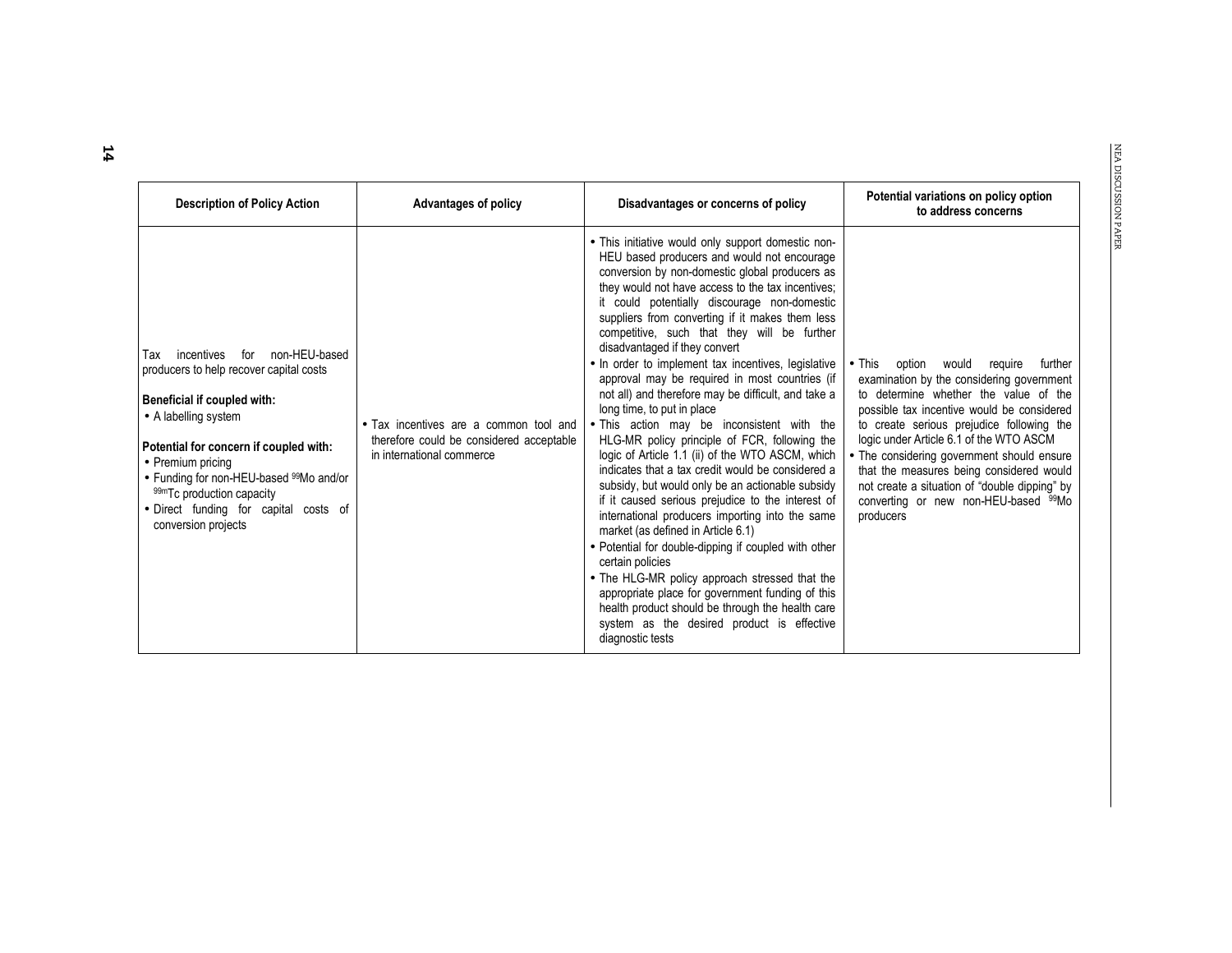| <b>Description of Policy Action</b>                                                                                                                                                                                                                                                                                                                                       | <b>Advantages of policy</b>                                                                                                                                                                                                                                                                                                                                                                                                                                                                                                                                                                                                                                                                                                                                                                                   | Disadvantages or concerns of policy                                                                                                                                                                                                                                                                                                                                              | Potential variations on policy option<br>to address concerns                                                                                                                                                                                                      |
|---------------------------------------------------------------------------------------------------------------------------------------------------------------------------------------------------------------------------------------------------------------------------------------------------------------------------------------------------------------------------|---------------------------------------------------------------------------------------------------------------------------------------------------------------------------------------------------------------------------------------------------------------------------------------------------------------------------------------------------------------------------------------------------------------------------------------------------------------------------------------------------------------------------------------------------------------------------------------------------------------------------------------------------------------------------------------------------------------------------------------------------------------------------------------------------------------|----------------------------------------------------------------------------------------------------------------------------------------------------------------------------------------------------------------------------------------------------------------------------------------------------------------------------------------------------------------------------------|-------------------------------------------------------------------------------------------------------------------------------------------------------------------------------------------------------------------------------------------------------------------|
|                                                                                                                                                                                                                                                                                                                                                                           |                                                                                                                                                                                                                                                                                                                                                                                                                                                                                                                                                                                                                                                                                                                                                                                                               | Policy options to make the option of purchasing or producing HEU-based <sup>99</sup> Mo and/or <sup>99m</sup> Tc less attractive                                                                                                                                                                                                                                                 |                                                                                                                                                                                                                                                                   |
| Market must move to FCR<br>• Governments require operators to move<br>to full-cost recovery<br>• Supply chain takes action to be able to<br>support full-cost recovery, including<br>through reimbursement rates<br>Beneficial if coupled with:<br>• Premium pricing<br>Potential for concern if coupled with:<br>• No estimated direct impacts on/from<br>other policies | • This policy option is already a key<br>recommendation to ensure the long-term<br>supply of 99Mo and/or 99mTc and therefore<br>should already be being implemented<br>• Moving to full-cost recovery is a necessary<br>condition for the supply chain to be able to<br>convert to using LEU targets and ensure<br>long-term security of supply, since current<br>irradiation of HEU targets is often<br>subsidised by governments<br>• Without the move to full-cost recovery,<br>non-HEU-based 99Mo will be competing<br>with subsidised HEU-based 99Mo, with a<br>more significant cost differential than non-<br>subsidised HEU-based 99Mo<br>• Without full-cost recovery, the mid- to long-<br>term supply capacity is threatened, which<br>would be further exacerbated by a move to<br>LEU conversion | • The full-cost recovery policy was agreed to by all<br>major producers and consumers; however, there<br>is concern on the timing and actual commitment<br>to implementation<br>• It must be recognised that moving to full-cost<br>recovery is not a sufficient policy action to ensure<br>LEU conversion, but is a necessary policy to be<br>coupled with other policy actions | • Unbundling of reimbursement rates so that<br>reimbursement for the isotope is separate<br>from the radiopharmaceutical and from the<br>procedure is a tool to increase transparency<br>on the necessary price increases, which<br>could support the move to FCR |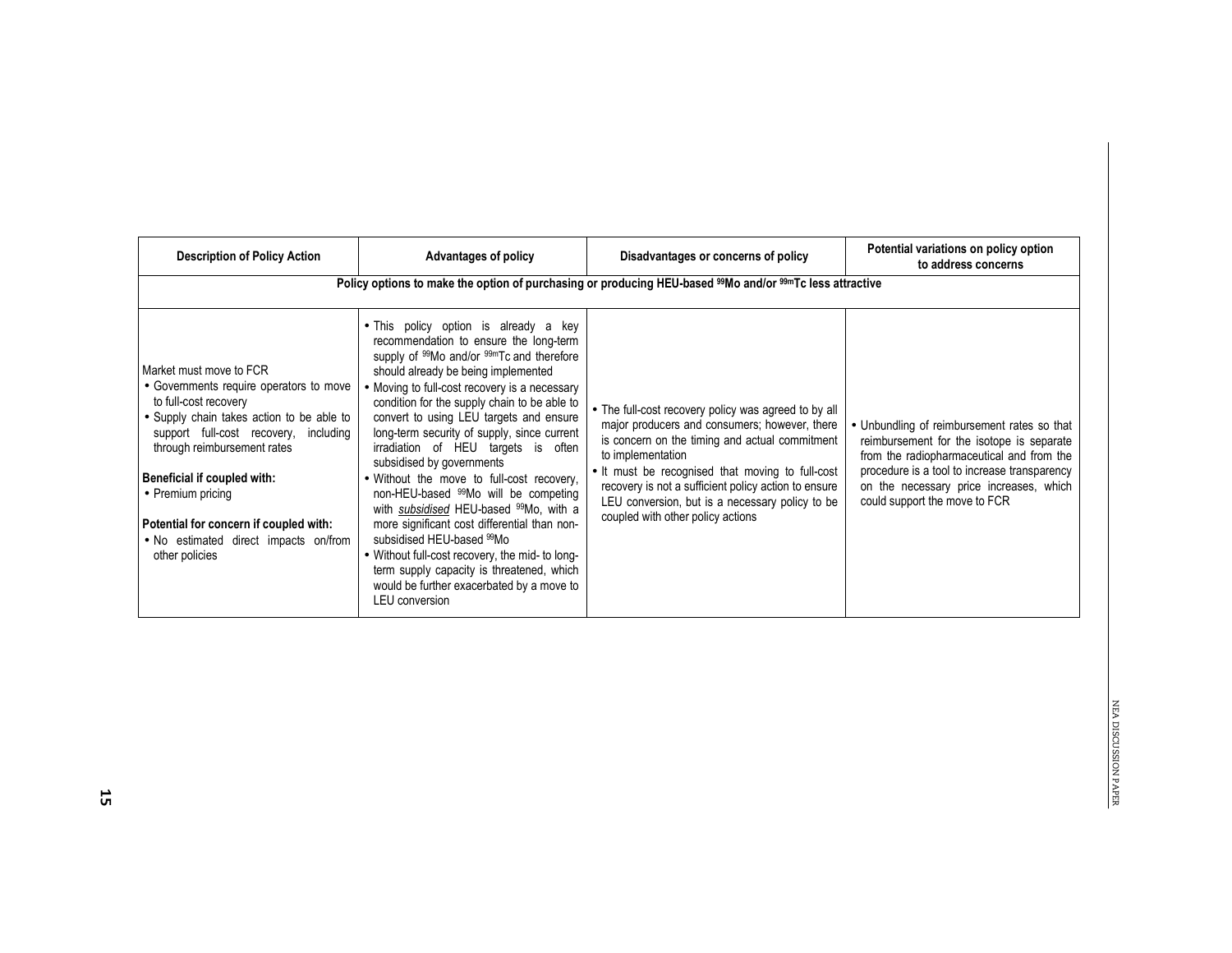| <b>Description of Policy Action</b>                                                                                                                                                                                   | <b>Advantages of policy</b>                                                                                                                                                                                                                                                                                                                                                                                                                                          | Disadvantages or concerns of policy                                                                                                                                                                                                                                                                                                                               | Potential variations on policy option<br>to address concerns                                                                                                                                                                                                                                                                                                                                                                                                                                                                                                                                                                                                                                                                                                                                                                                                                                                                                                                                                                                                                                                                                                                                                                                                                                                                                                          |
|-----------------------------------------------------------------------------------------------------------------------------------------------------------------------------------------------------------------------|----------------------------------------------------------------------------------------------------------------------------------------------------------------------------------------------------------------------------------------------------------------------------------------------------------------------------------------------------------------------------------------------------------------------------------------------------------------------|-------------------------------------------------------------------------------------------------------------------------------------------------------------------------------------------------------------------------------------------------------------------------------------------------------------------------------------------------------------------|-----------------------------------------------------------------------------------------------------------------------------------------------------------------------------------------------------------------------------------------------------------------------------------------------------------------------------------------------------------------------------------------------------------------------------------------------------------------------------------------------------------------------------------------------------------------------------------------------------------------------------------------------------------------------------------------------------------------------------------------------------------------------------------------------------------------------------------------------------------------------------------------------------------------------------------------------------------------------------------------------------------------------------------------------------------------------------------------------------------------------------------------------------------------------------------------------------------------------------------------------------------------------------------------------------------------------------------------------------------------------|
| Regulations or taxes on sales of HEU-<br>based 99Mo/99mTc<br>Beneficial if coupled with:<br>• A labelling system<br>Potential for concern if coupled with:<br>• No estimated direct impacts on/from<br>other policies | • Would discourage the sale of HEU-based<br>99Mo, and thus encourage the accelerated<br>uptake of non-HEU based 99Mo and/or<br>$99m$ Tc<br>• Would be technology neutral as any non-<br>HEU based 99Mo and/or 99mTc could be<br>encouraged<br>• Regulations or taxes imposed in a few<br>maior consumer markets would force<br>changes globally as it would likely be<br>uneconomical for a producer to maintain<br>HEU-based production only for smaller<br>markets | • Imposing these regulations or taxes would<br>require legislative approval in most countries (if<br>not all) and therefore may be difficult, and take a<br>long time, to put in place<br>• Such an action sends a negative message and<br>does not recognise the efforts of those in the<br>conversion phase, punishing them while they are<br>trying to convert | • This could be an initiative that is set aside<br>for the current time and could be<br>reconsidered once a majority of producers<br>are using non-HEU sources. This would<br>recognise those that are currently making<br>efforts, giving them the time to undertake<br>the conversion, but would provide a form of<br>"back-stop" to ensure that all producers<br>move to non-HEU sources<br>• Another option would be to set a tax to<br>begin in a few years time, giving all<br>producers an incentive to convert on a<br>particular schedule, thus removing the<br>"negative message" concern<br>• Revenues from taxes could be used to fund<br>projects related to LEU-target conversion<br>• Requlations could be based on: a) limiting<br>imports of HEU-based 99Mo, or b) limiting<br>the percentage of HEU-based 99Mo in total<br>99Mo sold by a domestic company, either a<br>processor or generator manufacturer<br>• A regulation could be developed to only<br>provide new health approvals for 99Mo that<br>comes from non-HEU based sources:<br>however, this could be controversial since:<br>a) there is no health-based difference<br>between HEU- and non-HEU based<br>sources of 99Mo, and b) this would only<br>affect new suppliers entering the market<br>and would not directly affect those suppliers<br>that already have health approval |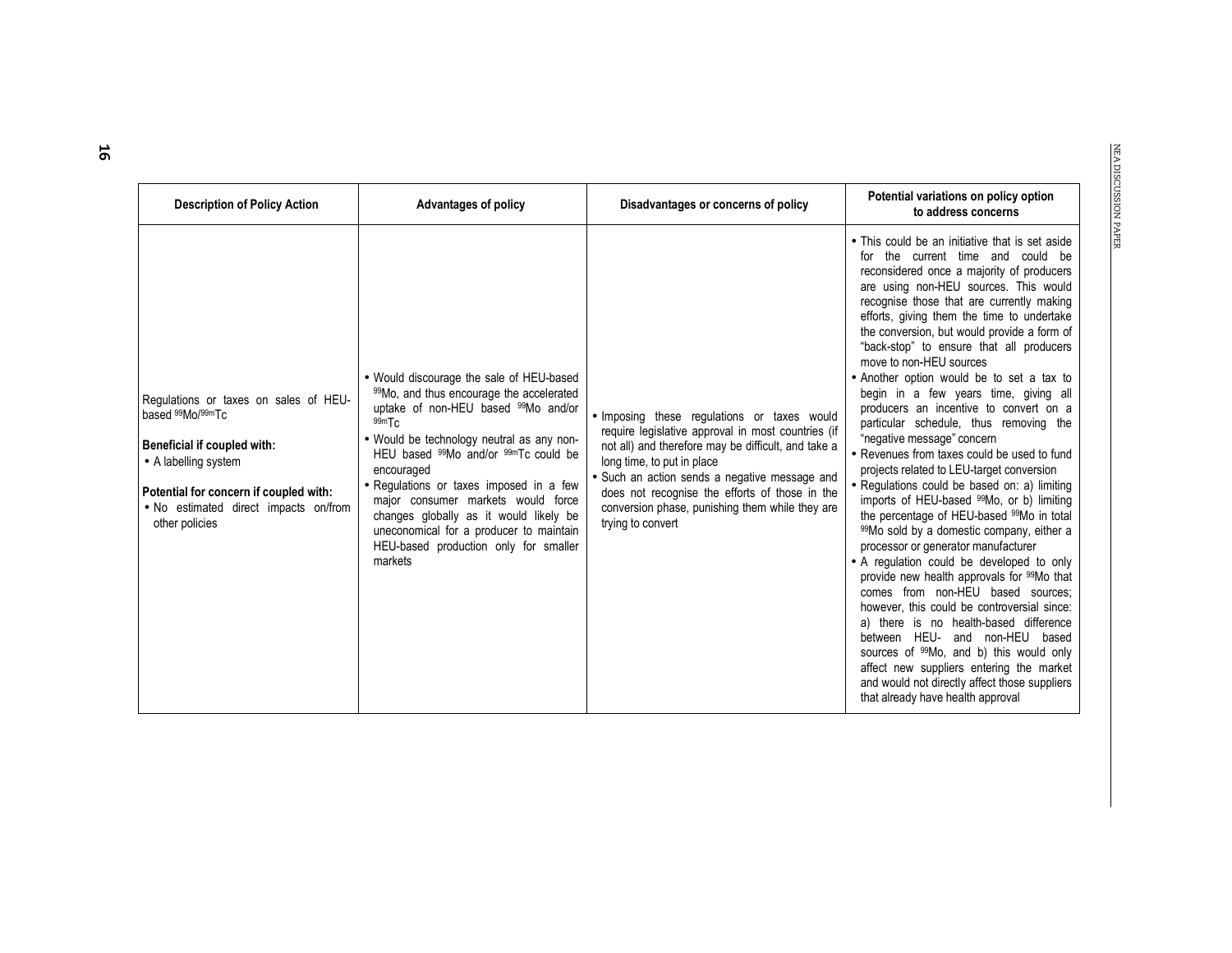| <b>Description of Policy Action</b>                                                                                                                                                                                                                                                                                                                                                                                       | <b>Advantages of policy</b>                                                                                                                                                                                                                                                                                                                                                                                                                                                                                                   | Disadvantages or concerns of policy                                                                                                                                                                                                                                                                                                                                                                                                                                                                                                                                                                                                                                                                                                                                                                                                                                                                                                                                                                                                                                                      | Potential variations on policy option<br>to address concerns                                                                                                                                                                                                                                                                                                                                                                                                                                                                                                                                            |
|---------------------------------------------------------------------------------------------------------------------------------------------------------------------------------------------------------------------------------------------------------------------------------------------------------------------------------------------------------------------------------------------------------------------------|-------------------------------------------------------------------------------------------------------------------------------------------------------------------------------------------------------------------------------------------------------------------------------------------------------------------------------------------------------------------------------------------------------------------------------------------------------------------------------------------------------------------------------|------------------------------------------------------------------------------------------------------------------------------------------------------------------------------------------------------------------------------------------------------------------------------------------------------------------------------------------------------------------------------------------------------------------------------------------------------------------------------------------------------------------------------------------------------------------------------------------------------------------------------------------------------------------------------------------------------------------------------------------------------------------------------------------------------------------------------------------------------------------------------------------------------------------------------------------------------------------------------------------------------------------------------------------------------------------------------------------|---------------------------------------------------------------------------------------------------------------------------------------------------------------------------------------------------------------------------------------------------------------------------------------------------------------------------------------------------------------------------------------------------------------------------------------------------------------------------------------------------------------------------------------------------------------------------------------------------------|
|                                                                                                                                                                                                                                                                                                                                                                                                                           |                                                                                                                                                                                                                                                                                                                                                                                                                                                                                                                               | Limiting access to HEU-based 99Mo and/or 99mTc                                                                                                                                                                                                                                                                                                                                                                                                                                                                                                                                                                                                                                                                                                                                                                                                                                                                                                                                                                                                                                           |                                                                                                                                                                                                                                                                                                                                                                                                                                                                                                                                                                                                         |
| Preferential purchasing for non-HEU based<br>99Mo and/or 99mTc through government<br>mandate<br>• Restrictions on health care funding being<br>used for HEU-based 99Mo/99mTc<br>Beneficial if coupled with:<br>• A labelling system<br>Potential for concern if coupled with:<br>• No estimated direct impacts on/from other<br>policies                                                                                  | • Provides an incentive to producers to convert<br>to LEU targets or begin production without<br>HEU targets (virtuous circle) rather than a<br>penalty to HEU-based 99Mo producers<br>(vicious circle)<br>• Can be a strong signal to producers to<br>convert<br>· Depending on the country, government<br>mandates may affect a large segment of the<br>total health care market<br>• Supports the HLG-MR policy approach<br>recommendation for the development of<br>market<br>mechanisms<br>to<br>encourage<br>conversion | • Depending on the country, government mandates<br>may only affect a small segment of the total health<br>care market<br>• Could cause problems for those in transition as they<br>could face an unreceptive market while they are<br>converting - affecting their business revenues<br>possibly to the point where they could not continue<br>producing 99Mo/99mTc<br>• Generator manufacturers tend to blend the 99Mo;<br>they are not using solely HEU-based 99Mo or LEU-<br>based 99Mo if they have any HEU-based 99Mo in<br>their supply chain and thus could face difficulties<br>being purchased even with LEU-based 99Mo content<br>. Could reduce overall reliability in the short- to<br>midterm if the preferential purchasing prevented<br>HEU-based 99Mo suppliers from appropriately<br>accessing the market                                                                                                                                                                                                                                                               | • A company that is converting but not yet<br>completed could be labelled as "in transition"<br>• Preferential purchasing could be based on a<br>ratio of non-HEU- to HEU- based 99Mo in the<br>generator (e.g., a minimum non-HEU-based<br>99Mo content), recognising this transition phase<br>• It should be easy to audit a minimum amount<br>content rule<br>• May require a waiver that this would be<br>applicable "as long as a sufficient supply of<br>non-HEU 99Mo and/or 99mTc is available"                                                                                                  |
| The US (as the major supplier of HEU) sets<br>an end date on HEU exports or increases<br>prices substantially (for HEU for 99Mo<br>production)<br>· Variation could be a staged process of<br>making access more difficult<br>Beneficial if coupled with:<br>• No estimated direct impacts on/from other<br>policies<br>Potential for concern if coupled with:<br>• No estimated direct impacts on/from other<br>policies | • Very direct and excellent motivator - if no<br>HEU is available for 99Mo/99mTc production,<br>the supply chain will not be able to produce<br>HEU-based 99Mo/99mTc                                                                                                                                                                                                                                                                                                                                                          | • It would be very difficult for the US to increase HEU<br>prices; they are required to operate on a full-cost<br>recovery basis and do not have great flexibility to<br>increase prices further<br>• It is likely that changing HEU prices for non-<br>proliferation reasons would be seen as manipulating<br>the international trade system and would be counter<br>to international commitments by the US<br>• It is not clear what additional impacts such<br>restrictions could add, given existing provisions in<br>the US Energy Policy Act of 2005, proposed<br>provisions in S.99 and the commitments in the<br>Belgium-France-Netherlands-United States Joint<br>Statement on Minimisation of HEU and the Reliable<br>supply of Medical Radioisotopes (Seoul Nuclear<br>Security Summit); Russia has its own source of<br>HEU, European producers have agreed to convert<br>through other agreements, Canada has declared<br>that it will no longer produce 99Mo from the NRU<br>after 2016; however, these commitments and<br>proposed provisions should be respected/enacted | • Additional detail on the specific criteria that<br>could be used to justify export restrictions<br>through the S.99 or the Energy Policy Act of<br>2005 would be useful. These criteria and<br>progress towards meeting them should be<br>communicated proactively to ensure that the<br>supply chain is prepared for the restrictions, if<br>they were to come into effect<br>. In order to ensure supply security, this policy<br>action may require a waiver that it would be<br>applicable "as long as a sufficient supply of<br>non-HEU 99Mo and/or 99mTc is available for the<br>global market" |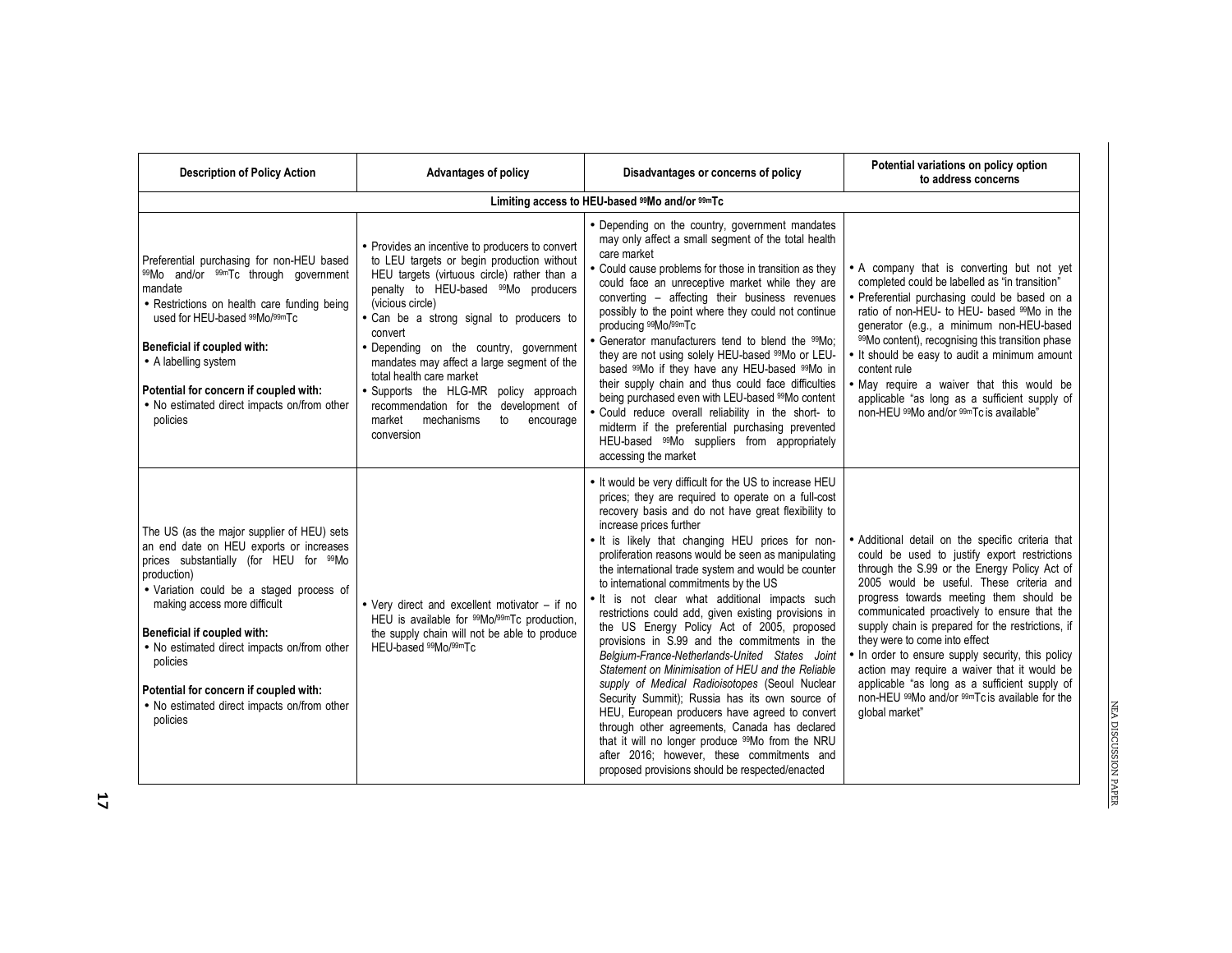#### Conclusion

This discussion paper provides the various policy options available to governments to encourage a reliable supply of <sup>99</sup>Mo and/or <sup>99m</sup>Tc produced without HEU. The examination of these options was done through the lens of ensuring a reliable supply, consistent with the timeframes and policies of the HLG-MR.

The options described in this document are meant to meet this objective by taking one of three general actions:

- Making the option of purchasing or producing non-HEU-based  $^{99}$ Mo and/or  $^{99m}$ Tc more attractive.
- Making the option of purchasing or producing HEU-based  $99$ Mo and/or  $99$ mTc less attractive.
- Limiting access to HEU-based  $99$ Mo and/or  $99$ mTc.

This paper presents the options in each category and provides some views on the advantages and disadvantages of each policy option, including their potential consistency with the HLG-MR policy approach. In addition, the WTO ASCM was used to provide clarity on what options may be considered as market distorting subsidies within the context of the HLG-MR policy approach and thus should be avoided.

Recognising that countries may have different views on the feasibility or desirability of implementing the options described in this document, the discussion paper provides the foundation for countries to undertake their own examination of which policies support their own economic, regulatory, or political situation. Additional assessment would be required by countries (individually or collectively) to determine, for example, the expected degree of impact from any of the suggested policy options and the specific details of how to implement a policy option. Policies selected for further evaluation should be consistent with the HLG-MR policy approach and governments should be careful not to unintentionally create a double-dipping effect.

The NEA, by developing this discussion paper, has provided the views of various experts on the full range of policy options available and has done its best to provide a brief assessment of the various options. The NEA and its HLG-MR, at the current time, does not necessarily endorse any of the options presented in this document; they are provided for information purposes only. However, the NEA strongly encourages further work to develop and implement policy options to encourage a reliable supply of <sup>99</sup>Mo and/or <sup>99m</sup>Tc produced without HEU, consistent with the timeframes and policies of the HLG-MR. Without such action, the long-term reliable supply of  $99$ Mo and/or  $99$ mTc could continue to be threatened.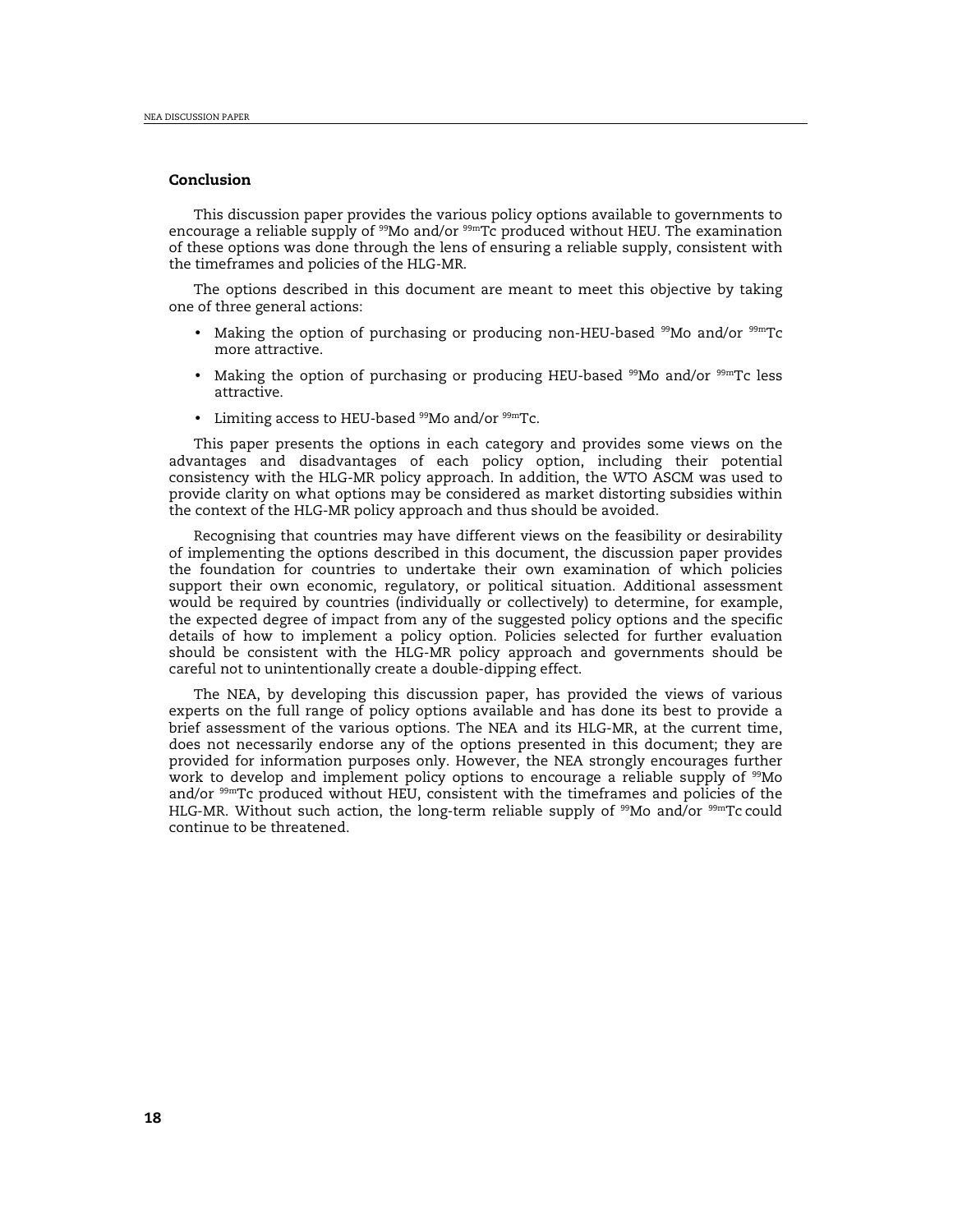# References

- National Research Council of the National Academies (2009), *Medical Isotope Production Without Highly Enriched Uranium,* The National Academies Press, Washington, D.C., United States. ISBN 978-0-309-13039-4.
- OECD-NEA (2012a), *A Supply and Demand Update of the Medical Radioisotope Market,* OECD, Paris, France.
- OECD-NEA (2012b), *The Supply of Medical Radioisotopes: Market Impacts of Converting to Low-Enriched Uranium Targets for Medical Isotope Production,* OECD, Paris, France, (forthcoming).
- OECD-NEA (2011), *The Supply of Medical Radioisotopes: the Path to Reliability,* OECD, Paris, France. ISBN 978-92-64-99164-4.
- OECD-NEA (2010a), *The Supply of Medical Radioisotopes: An Economic Study of the Molybdenun-99 Supply Chain,* OECD, Paris, France. ISBN 978-92-64-99149-1.
- OECD-NEA (2010b), *The Supply of Medical Radioisotopes: Review of Potential Molybdenum-99/Technetium-99m Production Technologies,* OECD, Paris, France.
- World Trade Organization, *Agreement on Subsidies and Countervailing Duties,*  www.wto.org/english/docs\_e/legal\_e/24-scm.pdf.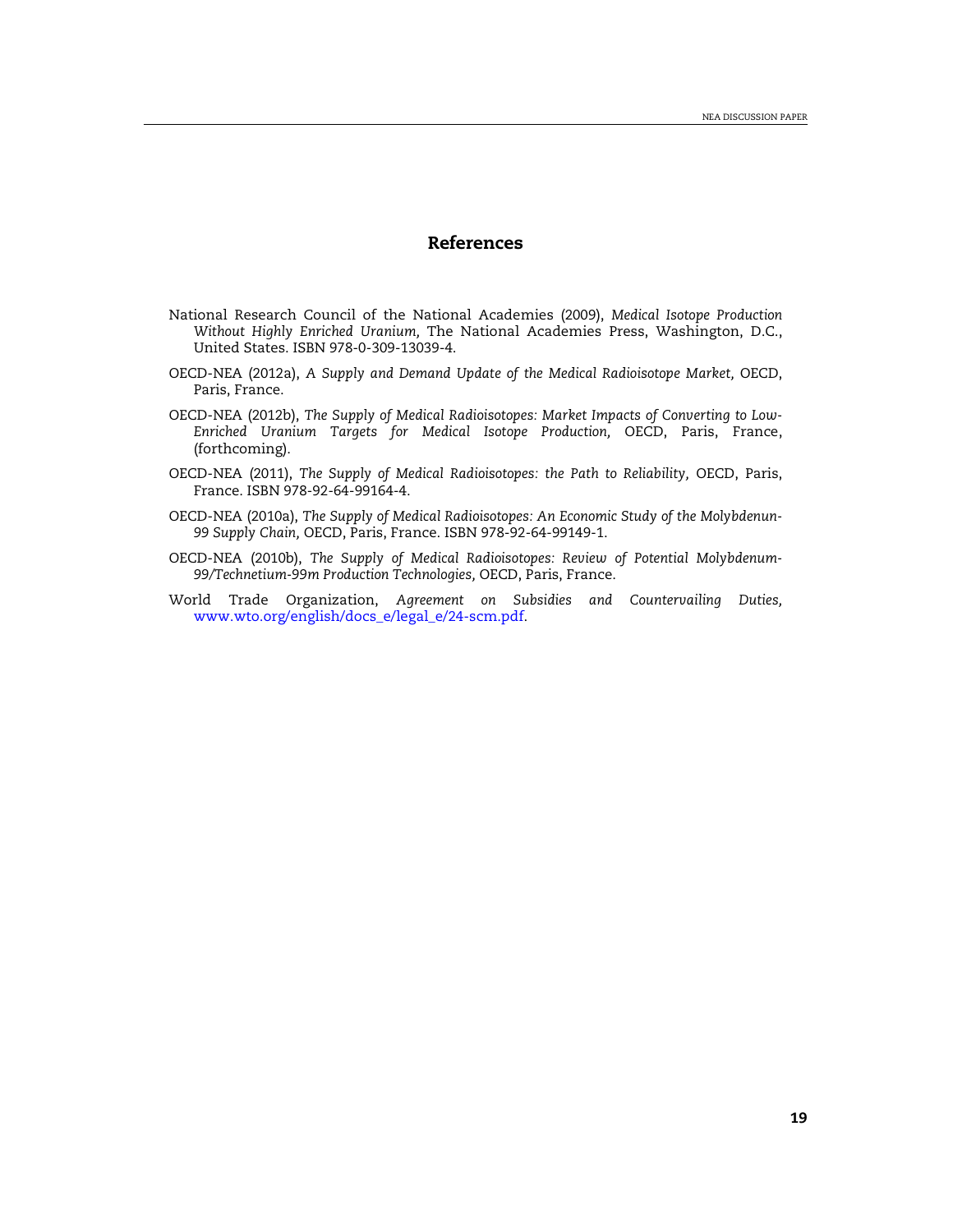## Annex 1. Select passages from the World Trade Organization's

## *Agreement on Subsidies and Countervailing Measures*<sup>9</sup>

#### Part I: General provisions

#### *Article 1*

#### *Definition of a Subsidy*

1.1. For the purpose of this Agreement, a subsidy shall be deemed to exist if:

- (a)(1) there is a financial contribution by a government or any public body within the territory of a Member (referred to in this Agreement as "government"), i.e. where:
	- (i) a government practice involves a direct transfer of funds (e.g. grants, loans, and equity infusion), potential direct transfers of funds or liabilities (e.g. loan guarantees);
	- (ii) government revenue that is otherwise due is foregone or not collected (e.g. fiscal incentives such as tax credits $10$ ;
	- (iii) a government provides goods or services other than general infrastructure, or purchases goods;
	- (iv) a government makes payments to a funding mechanism, or entrusts or directs a private body to carry out one or more of the type of functions illustrated in (i) to (iii) above which would normally be vested in the government and the practice, in no real sense, differs from practices normally followed by governments;

or

(a)(2) there is any form of income or price support in the sense of Article XVI of GATT 1994;

and

(b) a benefit is thereby conferred.

#### Part II: Prohibited subsidies

[Note: Not relevant to us as related to being contingent on export performance or on using domestic over imported goods. Neither directly apply in the case of isotopes.]

<sup>9.</sup> Taken from www.wto.org/english/docs\_e/legal\_e/24-scm.pdf.

<sup>10.</sup> In accordance with the provisions of Article XVI of GATT 1994 (Note to Article XVI) and the provisions of Annexes I through III of this Agreement, the exemption of an exported product from duties or taxes borne by the like product when destined for domestic consumption, or the remission of such duties or taxes in amounts not in excess of those which have accrued, shall not be deemed to be a subsidy.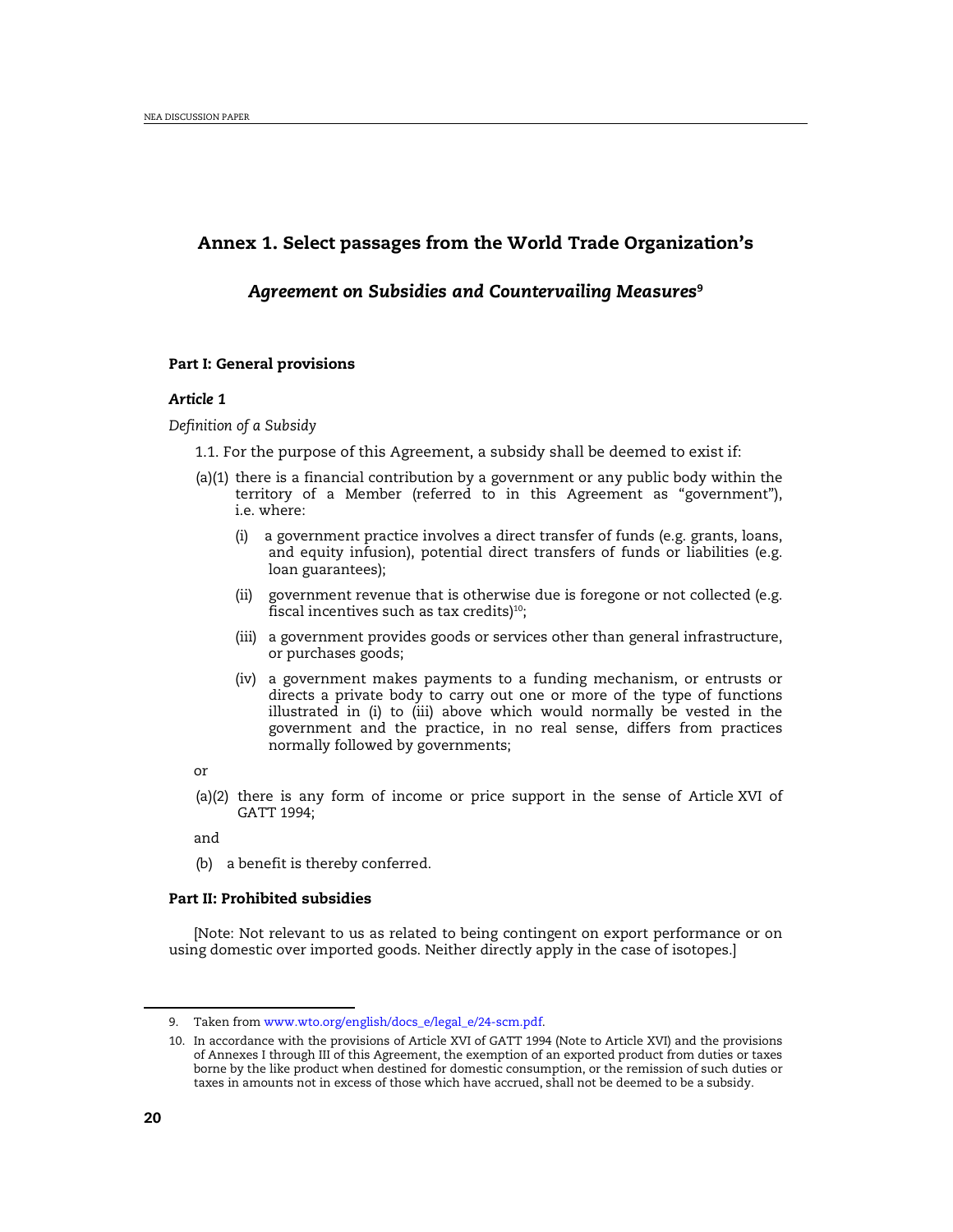#### Part III: Actionable subsidies

#### *Article 5*

#### *Adverse Effects*

No Member should cause, through the use of any subsidy referred to in paragraphs 1 and 2 of Article 1, adverse effects to the interests of other Members, i.e.:

- (a) injury to the domestic industry of another Member<sup>11</sup>;
- (b) nullification or impairment of benefits accruing directly or indirectly to other Members under GATT 1994 in particular the benefits of concessions bound under Article II of GATT 1994<sup>12</sup>;
- (c) serious prejudice to the interests of another Member.<sup>13</sup>

This Article does not apply to subsidies maintained on agricultural products as provided in Article 13 of the Agreement on Agriculture.

#### *Article 6*

 $\overline{a}$ 

#### *Serious Prejudice*

6.1. Serious prejudice in the sense of paragraph (c) of Article 5 shall be deemed to exist in the case of:

- (a) the total ad valorem subsidisation<sup>14</sup> of a product exceeding 5 per cent<sup>15</sup>;
- (b) subsidies to cover operating losses sustained by an industry;
- (c) subsidies to cover operating losses sustained by an enterprise, other than one-time measures which are non-recurrent and cannot be repeated for that enterprise and which are given merely to provide time for the development of long-term solutions and to avoid acute social problems;
- (d) direct forgiveness of debt, i.e. forgiveness of government-held debt, and grants to cover debt repayment.<sup>16</sup>

6.2. Notwithstanding the provisions of paragraph 1, serious prejudice shall not be found if the subsidising Member demonstrates that the subsidy in question has not resulted in any of the effects enumerated in paragraph 3.

6.3. Serious prejudice in the sense of paragraph (c) of Article 5 may arise in any case where one or several of the following apply:

(a) the effect of the subsidy is to displace or impede the imports of a like product of another Member into the market of the subsidising Member;

<sup>11.</sup> The term "injury to the domestic industry" is used here in the same sense as it is used in Part V.

<sup>12.</sup> The term "nullification or impairment" is used in this Agreement in the same sense as it is used in the relevant provisions of GATT 1994, and the existence of such nullification or impairment shall be established in accordance with the practice of application of these provisions.

<sup>13.</sup> The term "serious prejudice to the interests of another Member" is used in this Agreement in the same sense as it is used in paragraph 1 of Article XVI of GATT 1994, and includes threat of serious prejudice.

<sup>14.</sup> The total ad valorem subsidisation shall be calculated in accordance with the provisions of Annex IV.

<sup>15.</sup> Since it is anticipated that civil aircraft will be subject to specific multilateral rules, the threshold in this subparagraph does not apply to civil aircraft.

<sup>16.</sup> Members recognise that where royalty-based financing for a civil aircraft programme is not being fully repaid due to the level of actual sales falling below the level of forecast sales, this does not in itself constitute serious prejudice for the purposes of this subparagraph.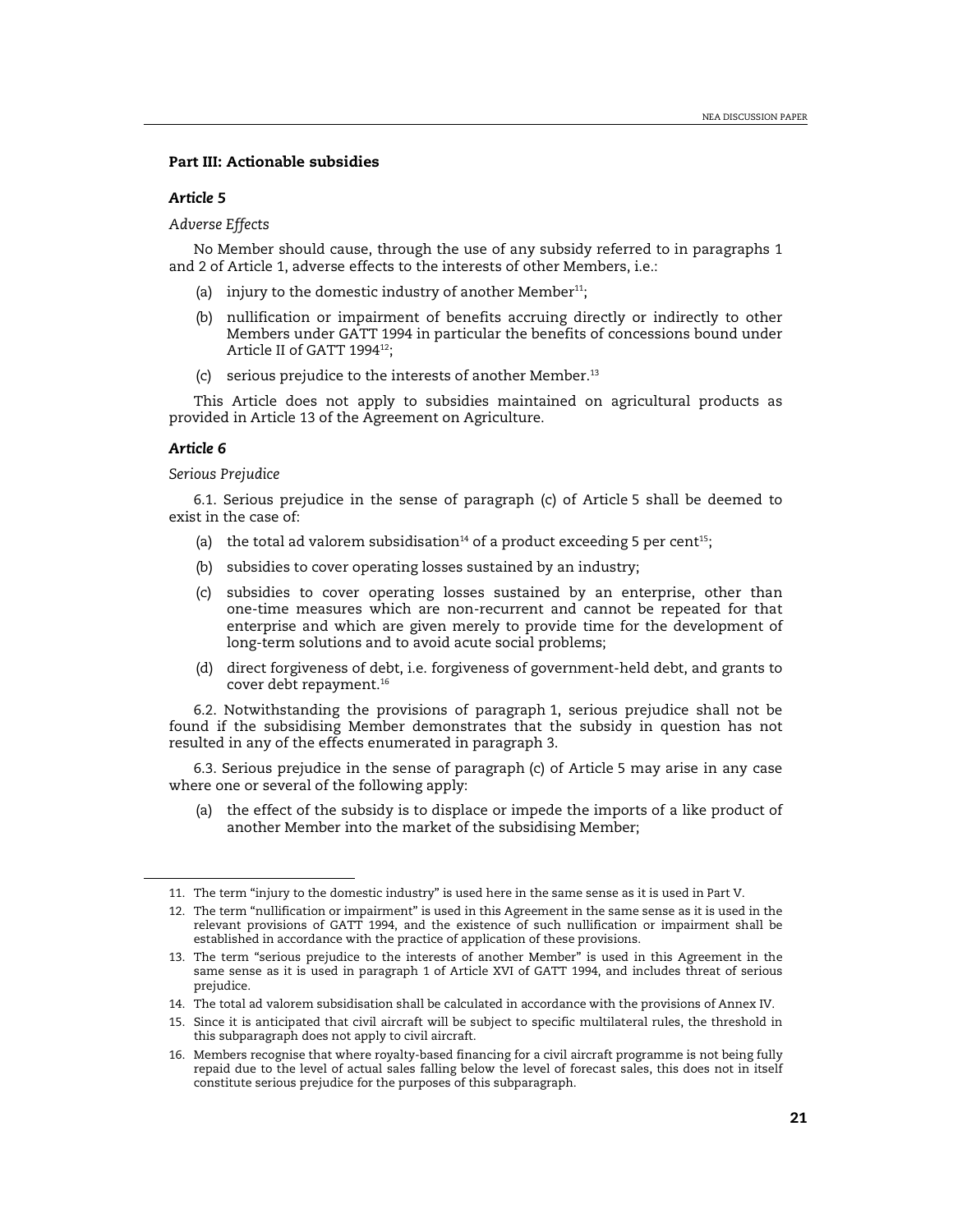- (b) the effect of the subsidy is to displace or impede the exports of a like product of another Member from a third country market;
- (c) the effect of the subsidy is a significant price undercutting by the subsidised product as compared with the price of a like product of another Member in the same market or significant price suppression, price depression or lost sales in the same market;
- (d) the effect of the subsidy is an increase in the world market share of the subsidising Member in a particular subsidised primary product or commodity $17$ as compared to the average share it had during the previous period of three years and this increase follows a consistent trend over a period when subsidies have been granted.

For the purpose of paragraph 3(b), the displacement or impeding of exports shall include any case in which, subject to the provisions of paragraph 7, it has been demonstrated that there has been a change in relative shares of the market to the disadvantage of the non-subsidised like product (over an appropriately representative period sufficient to demonstrate clear trends in the development of the market for the product concerned, which, in normal circumstances, shall be at least one year). "Change in relative shares of the market" shall include any of the following situations: *(a)* there is an increase in the market share of the subsidised product; *(b)* the market share of the subsidised product remains constant in circumstances in which, in the absence of the subsidy, it would have declined; *(c)* the market share of the subsidised product declines, but at a slower rate than would have been the case in the absence of the subsidy.

6.5. For the purpose of paragraph 3(c), price undercutting shall include any case in which such price undercutting has been demonstrated through a comparison of prices of the subsidised product with prices of a non-subsidised like product supplied to the same market. The comparison shall be made at the same level of trade and at comparable times, due account being taken of any other factor affecting price comparability. However, if such a direct comparison is not possible, the existence of price undercutting may be demonstrated on the basis of export unit values.

6.6. Each Member in the market of which serious prejudice is alleged to have arisen shall, subject to the provisions of paragraph 3 of Annex V, make available to the parties to a dispute arising under Article 7, and to the panel established pursuant to paragraph 4 of Article 7, all relevant information that can be obtained as to the changes in market shares of the parties to the dispute as well as concerning prices of the products involved.

6.7. Displacement or impediment resulting in serious prejudice shall not arise under paragraph  $\overline{3}$  where any of the following circumstances exist<sup>18</sup> during the relevant period:

- (a) prohibition or restriction on exports of the like product from the complaining Member or on imports from the complaining Member into the third country market concerned;
- (b) decision by an importing government operating a monopoly of trade or state trading in the product concerned to shift, for non-commercial reasons, imports from the complaining Member to another country or countries;
- (c) natural disasters, strikes, transport disruptions or other *force majeure* substantially affecting production, qualities, quantities or prices of the product available for export from the complaining Member;

<sup>17.</sup> Unless other multilaterally agreed specific rules apply to the trade in the product or commodity in question.

<sup>18.</sup> The fact that certain circumstances are referred to in this paragraph does not, in itself, confer upon them any legal status in terms of either GATT 1994 or this Agreement. These circumstances must not be isolated, sporadic or otherwise insignificant.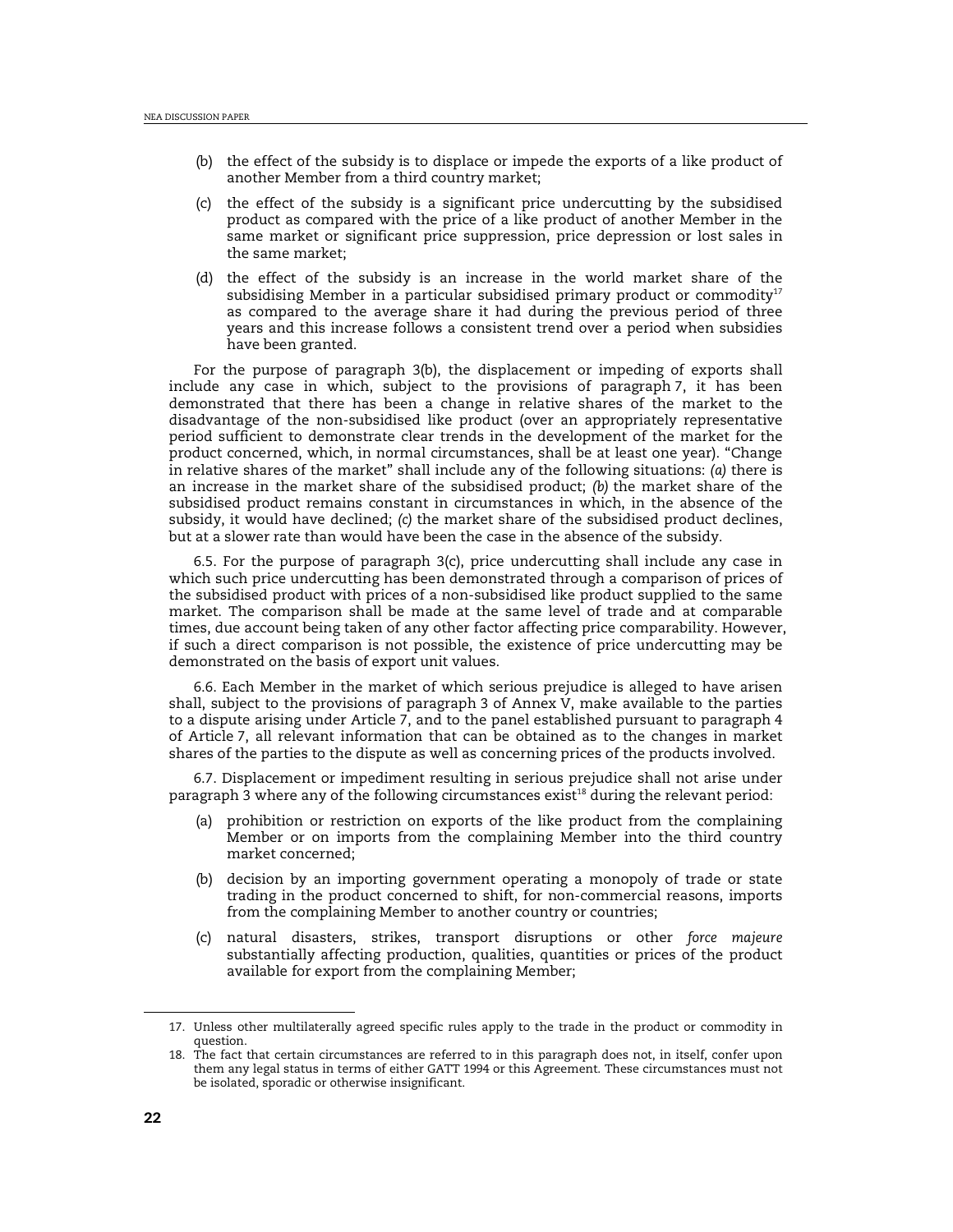- (d) existence of arrangements limiting exports from the complaining Member;
- (e) voluntary decrease in the availability for export of the product concerned from the complaining Member (including, *inter alia*, a situation where firms in the complaining Member have been autonomously reallocating exports of this product to new markets);
- (f) failure to conform to standards and other regulatory requirements in the importing country.

6.8. In the absence of circumstances referred to in paragraph 7, the existence of serious prejudice should be determined on the basis of the information submitted to or obtained by the panel, including information submitted in accordance with the provisions of Annex V.

6.9. This Article does not apply to subsidies maintained on agricultural products as provided in Article 13 of the Agreement on Agriculture.

#### Part IV: Non-actionable subsidies

#### *Article 8*

 $\overline{a}$ 

*Identification of Non-Actionable Subsidies* 

- 8.1. The following subsidies shall be considered as non-actionable<sup>19</sup>:
- (a) subsidies which are not specific within the meaning of Article 2;
- (b) subsidies which are specific within the meaning of Article 2 but which meet all of the conditions provided for in paragraphs 2(a), 2(b) or 2(c) below.

8.2. Notwithstanding the provisions of Parts III and V, the following subsidies shall be non-actionable:

(a) assistance for research activities conducted by firms or by higher education or research establishments on a contract basis with firms if:20 ,21 ,22  $\,$ 

<sup>19.</sup> It is recognised that government assistance for various purposes is widely provided by Members and that the mere fact that such assistance may not qualify for non-actionable treatment under the provisions of this Article does not in itself restrict the ability of Members to provide such assistance.

<sup>20.</sup> Since it is anticipated that civil aircraft will be subject to specific multilateral rules, the provisions of this subparagraph do not apply to that product.

<sup>21.</sup> Not later than 18 months after the date of entry into force of the WTO Agreement, the Committee on Subsidies and Countervailing Measures provided for in Article 24 (referred to in this Agreement as "the Committee") shall review the operation of the provisions of subparagraph 2(a) with a view to making all necessary modifications to improve the operation of these provisions. In its consideration of possible modifications, the Committee shall carefully review the definitions of the categories set forth in this subparagraph in the light of the experience of Members in the operation of research programmes and the work in other relevant international institutions.

<sup>22.</sup> The provisions of this Agreement do not apply to fundamental research activities independently conducted by higher education or research establishments. The term "fundamental research" means an enlargement of general scientific and technical knowledge not linked to industrial or commercial objectives.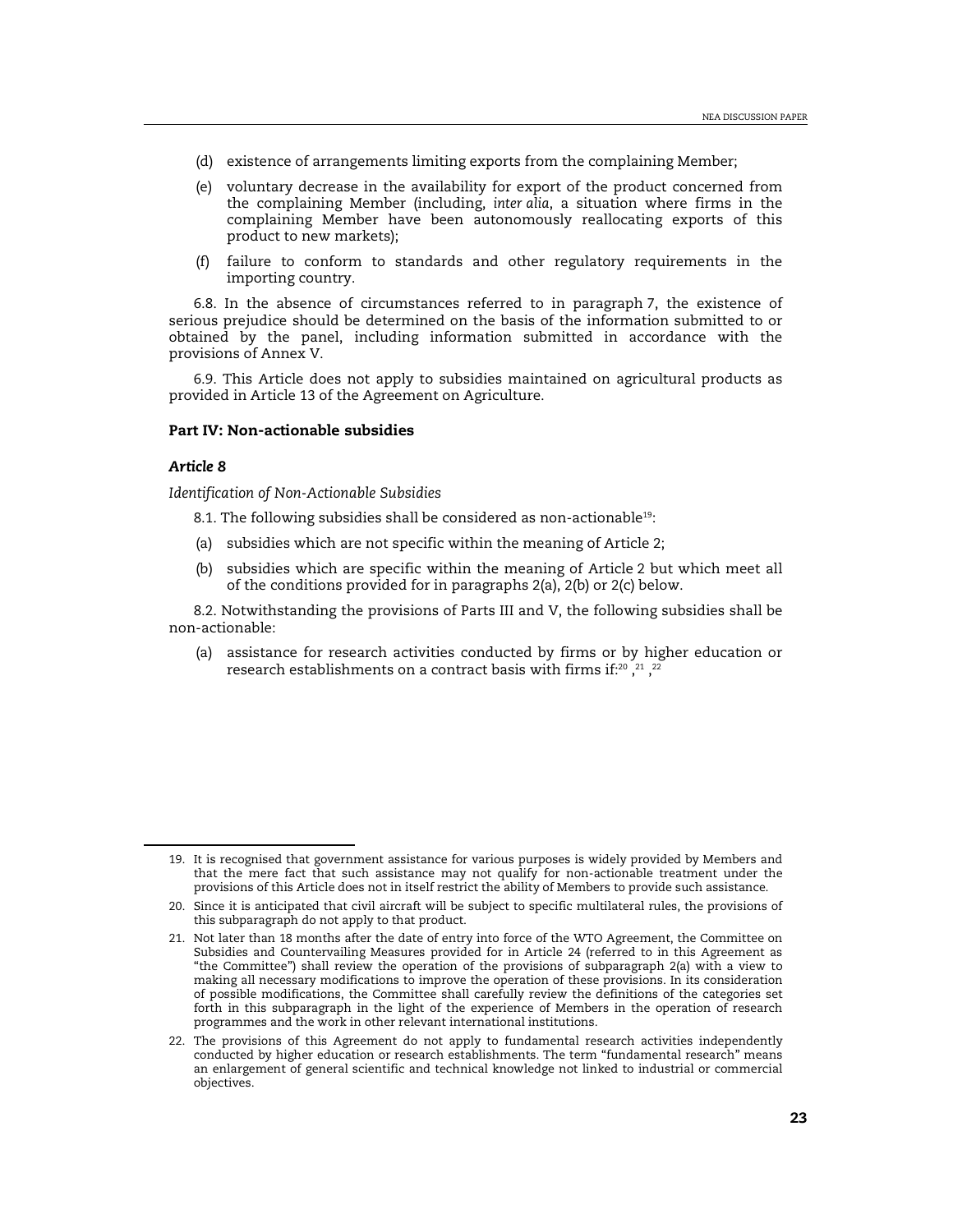the assistance covers<sup>23</sup> not more than 75 per cent of the costs of industrial research<sup>24</sup> or 50 per cent of the costs of pre-competitive development activity $^{25}$ ,  $^{26}$ ; and provided that such assistance is limited exclusively to:

- (i) costs of personnel (researchers, technicians and other supporting staff employed exclusively in the research activity);
- (ii) costs of instruments, equipment, land and buildings used exclusively and permanently (except when disposed of on a commercial basis) for the research activity;
- (iii) costs of consultancy and equivalent services used exclusively for the research activity, including bought-in research, technical knowledge, patents, etc.;
- (iv) additional overhead costs incurred directly as a result of the research activity;
- (v) other running costs (such as those of materials, supplies and the like), incurred directly as a result of the research activity.
- (b) assistance to disadvantaged regions within the territory of a Member given pursuant to a general framework of regional development <sup>27</sup> and non-specific (within the meaning of Article 2) within eligible regions provided that:
	- (i) each disadvantaged region must be a clearly designated contiguous geographical area with a definable economic and administrative identity;
	- (ii) the region is considered as disadvantaged on the basis of neutral and objective criteria<sup>28</sup>, indicating that the region's difficulties arise out of more

<sup>23.</sup> The allowable levels of non-actionable assistance referred to in this subparagraph shall be established by reference to the total eligible costs incurred over the duration of an individual project.

<sup>24.</sup> The term "industrial research" means planned search or critical investigation aimed at discovery of new knowledge, with the objective that such knowledge may be useful in developing new products, processes or services, or in bringing about a significant improvement to existing products, processes or services.

<sup>25.</sup> The term "pre-competitive development activity" means the translation of industrial research findings into a plan, blueprint or design for new, modified or improved products, processes or services whether intended for sale or use, including the creation of a first prototype which would not be capable of commercial use. It may further include the conceptual formulation and design of products, processes or services alternatives and initial demonstration or pilot projects, provided that these same projects cannot be converted or used for industrial application or commercial exploitation. It does not include routine or periodic alterations to existing products, production lines, manufacturing processes, services, and other ongoing operations even though those alterations may represent improvements.

<sup>26.</sup> In the case of programmes which span industrial research and pre-competitive development activity, the allowable level of non-actionable assistance shall not exceed the simple average of the allowable levels of non-actionable assistance applicable to the above two categories, calculated on the basis of all eligible costs as set forth in items (i) to (v) of this subparagraph.

<sup>27.</sup> A "general framework of regional development" means that regional subsidy programmes are part of an internally consistent and generally applicable regional development policy and that regional development subsidies are not granted in isolated geographical points having no, or virtually no, influence on the development of a region.

<sup>28. &</sup>quot;Neutral and objective criteria" means criteria which do not favour certain regions beyond what is appropriate for the elimination or reduction of regional disparities within the framework of the regional development policy. In this regard, regional subsidy programmes shall include ceilings on the amount of assistance which can be granted to each subsidised project. Such ceilings must be differentiated according to the different levels of development of assisted regions and must be expressed in terms of investment costs or cost of job creation. Within such ceilings, the distribution of assistance shall be sufficiently broad and even to avoid the predominant use of a subsidy by, or the granting of disproportionately large amounts of subsidy to, certain enterprises as provided for in Article 2.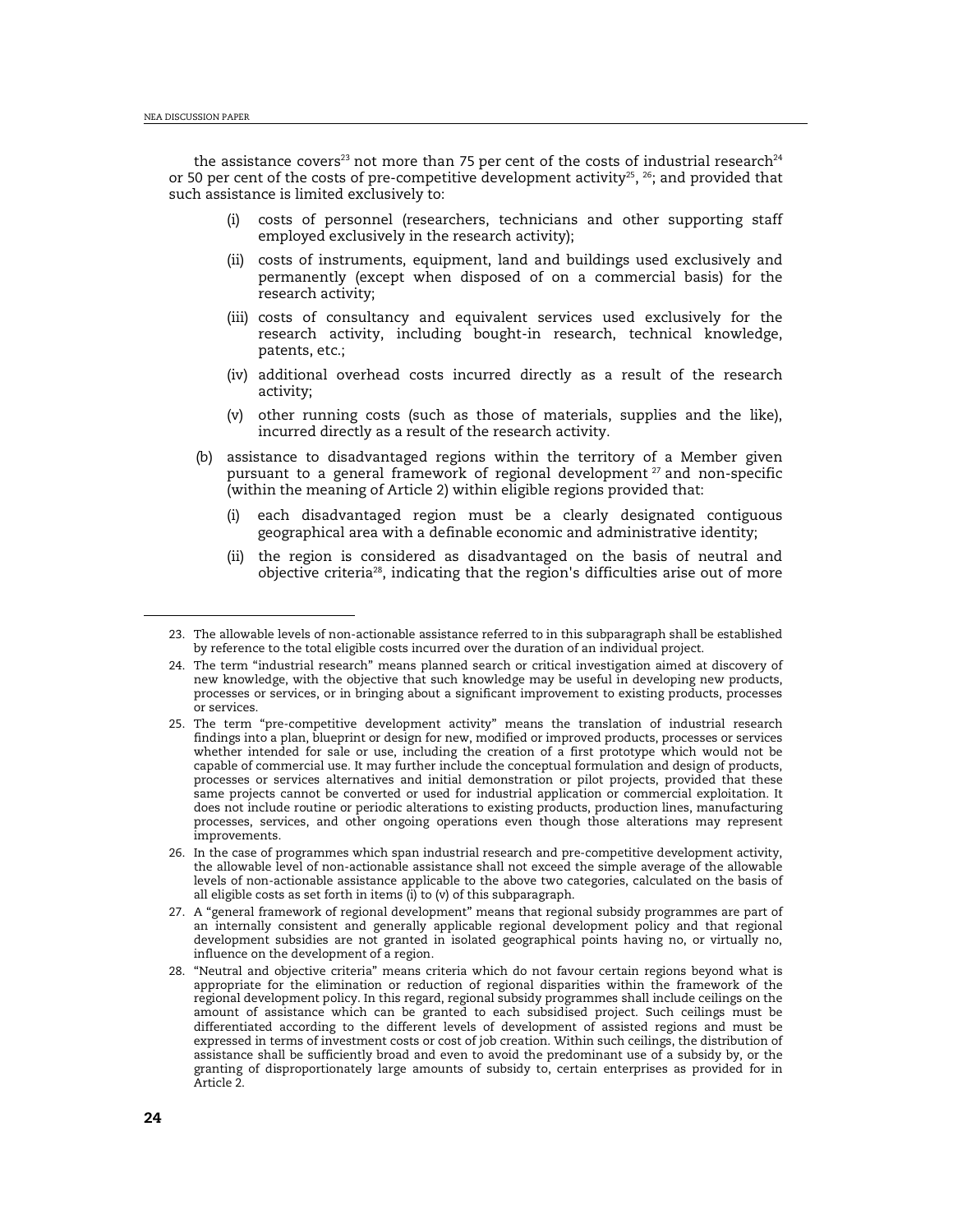than temporary circumstances; such criteria must be clearly spelled out in law, regulation, or other official document, so as to be capable of verification;

- (iii) the criteria shall include a measurement of economic development which shall be based on at least one of the following factors:
	- one of either income per capita or household income per capita, or GDP per capita, which must not be above 85 per cent of the average for the territory concerned;
	- unemployment rate, which must be at least 110 per cent of the average for the territory concerned;

as measured over a three-year period; such measurement, however, may be a composite one and may include other factors.

- (c) assistance to promote adaptation of existing facilities<sup>29</sup> to new environmental requirements imposed by law and/or regulations which result in greater constraints and financial burden on firms, provided that the assistance:
	- (i) is a one-time non-recurring measure; and
	- (ii) is limited to 20 per cent of the cost of adaptation; and
	- (iii) does not cover the cost of replacing and operating the assisted investment, which must be fully borne by firms; and
	- (iv) is directly linked to and proportionate to a firm's planned reduction of nuisances and pollution, and does not cover any manufacturing cost savings which may be achieved; and
	- (v) is available to all firms which can adopt the new equipment and/or production processes.

#### Part V: Countervailing measures

#### *Article 11*

#### *Initiation and Subsequent Investigation*

11.8. In cases where products are not imported directly from the country of origin but are exported to the importing Member from an intermediate country, the provisions of this Agreement shall be fully applicable and the transaction or transactions shall, for the purposes of this Agreement, be regarded as having taken place between the country of origin and the importing Member.

#### *Article 14*

 $\overline{a}$ 

*Calculation of the amount of a subsidy in terms of the benefit to the recipient* 

For the purpose of Part V, any method used by the investigating authority to calculate the benefit to the recipient conferred pursuant to paragraph 1 of Article 1 shall be provided for in the national legislation or implementing regulations of the Member concerned and its application to each particular case shall be transparent and adequately explained. Furthermore, any such method shall be consistent with the following guidelines:

(a) government provision of equity capital shall not be considered as conferring a benefit, unless the investment decision can be regarded as inconsistent with the

<sup>29.</sup> The term "existing facilities" means facilities which have been in operation for at least two years at the time when new environmental requirements are imposed.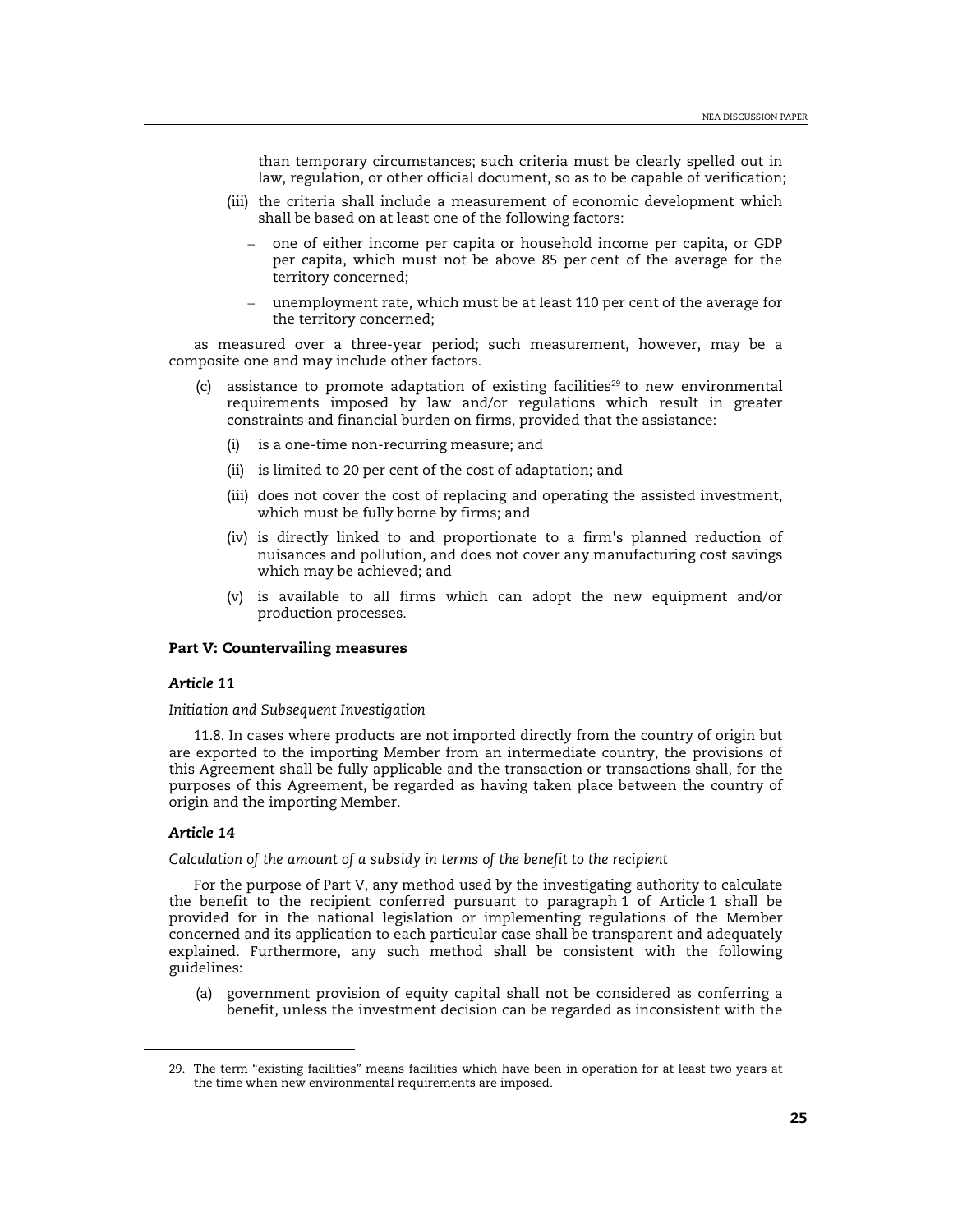usual investment practice (including for the provision of risk capital) of private investors in the territory of that Member;

- (b) a loan by a government shall not be considered as conferring a benefit, unless there is a difference between the amount that the firm receiving the loan pays on the government loan and the amount the firm would pay on a comparable commercial loan which the firm could actually obtain on the market. In this case the benefit shall be the difference between these two amounts;
- (c) a loan guarantee by a government shall not be considered as conferring a benefit, unless there is a difference between the amount that the firm receiving the guarantee pays on a loan guaranteed by the government and the amount that the firm would pay on a comparable commercial loan absent the government guarantee. In this case the benefit shall be the difference between these two amounts adjusted for any differences in fees;
- (d) the provision of goods or services or purchase of goods by a government shall not be considered as conferring a benefit unless the provision is made for less than adequate remuneration, or the purchase is made for more than adequate remuneration. The adequacy of remuneration shall be determined in relation to prevailing market conditions for the good or service in question in the country of provision or purchase (including price, quality, availability, marketability, transportation and other conditions of purchase or sale).

#### *Article 15*

#### *Determination of Injury<sup>30</sup>*

15.1. A determination of injury for purposes of Article VI of GATT 1994 shall be based on positive evidence and involve an objective examination of both *(a)* the volume of the subsidised imports and the effect of the subsidised imports on prices in the domestic market for like products<sup>31</sup> and (b) the consequent impact of these imports on the domestic producers of such products.

15.4. The examination of the impact of the subsidised imports on the domestic industry shall include an evaluation of all relevant economic factors and indices having a bearing on the state of the industry, including actual and potential decline in output, sales, market share, profits, productivity, return on investments, or utilisation of capacity; factors affecting domestic prices; actual and potential negative effects on cash flow, inventories, employment, wages, growth, ability to raise capital or investments and, in the case of agriculture, whether there has been an increased burden on government support programmes. This list is not exhaustive, nor can one or several of these factors necessarily give decisive guidance.

15.5. It must be demonstrated that the subsidised imports are, through the effects $32$  of subsidies, causing injury within the meaning of this Agreement. The demonstration of a causal relationship between the subsidised imports and the injury to the domestic industry shall be based on an examination of all relevant evidence before the authorities. The authorities shall also examine any known factors other than the subsidised imports

<sup>30.</sup> Under this Agreement the term "injury" shall, unless otherwise specified, be taken to mean material injury to a domestic industry, threat of material injury to a domestic industry or material retardation of the establishment of such an industry and shall be interpreted in accordance with the provisions of this Article.

<sup>31.</sup> Throughout this Agreement the term "like product" ("*produit similaire*") shall be interpreted to mean a product which is identical, i.e. alike in all respects to the product under consideration, or in the absence of such a product, another product which, although not alike in all respects, has characteristics closely resembling those of the product under consideration.

<sup>32.</sup> As set forth in paragraphs 2 and 4.